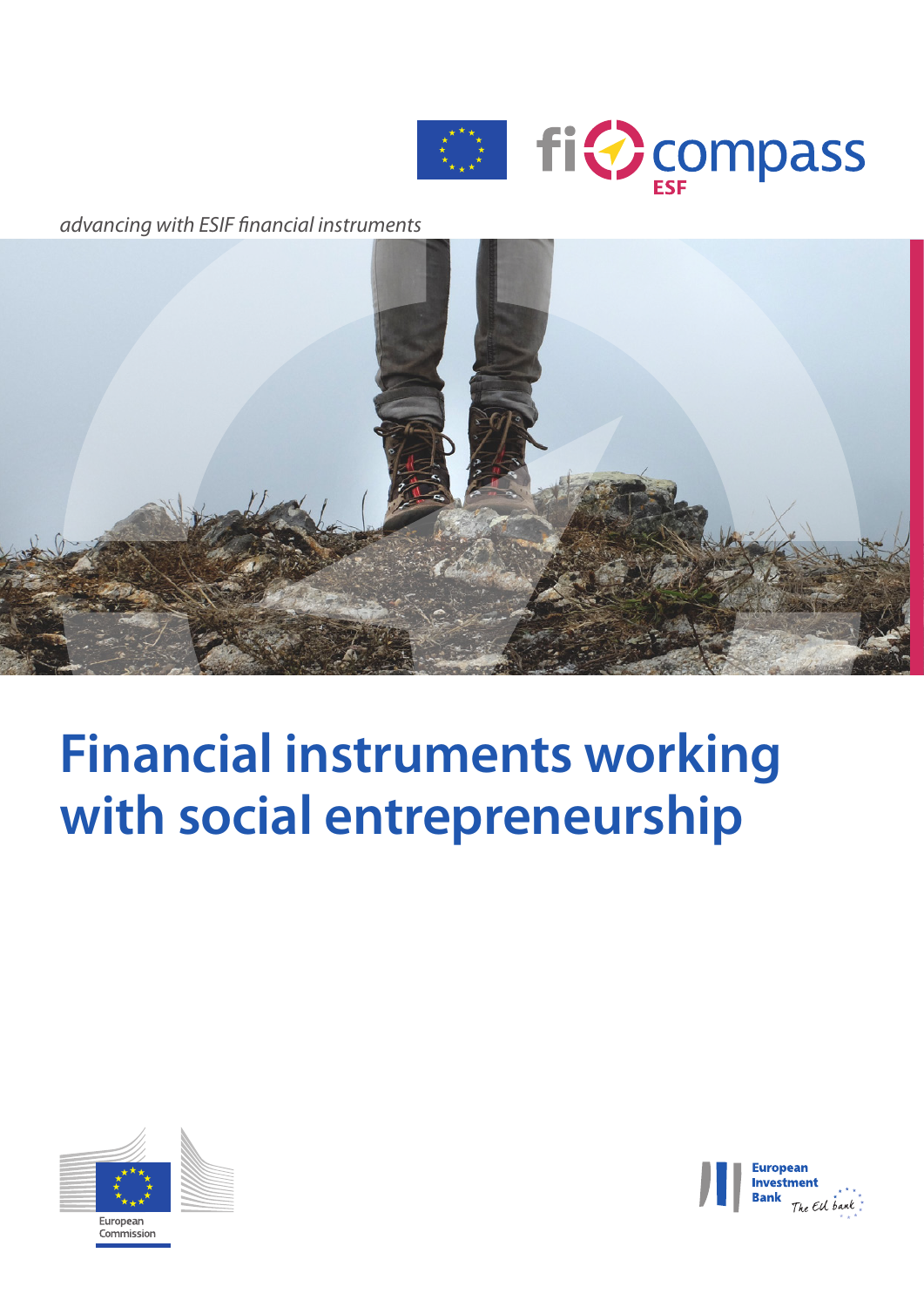#### **DISCLAIMER**

This document has been produced with the financial assistance of the European Union. The views expressed herein can in no way be taken to reflect the official opinion of the European Union or the European Investment Bank. Sole responsibility for the views, interpretations or conclusions contained in this document lies with the authors. No representation or warranty express or implied is given and no liability or responsibility is or will be accepted by the European Investment Bank or the European Commission or the Managing Authorities in relation to the accuracy or completeness of the information contained in this document and any such liability or responsibility is expressly excluded. This document is provided for information only. Neither the European Investment Bank nor the European Commission gives any undertaking to provide any additional information on this document or correct any inaccuracies contained therein. The authors of this study are a consortium of: SWECO (lead), t33, University of Strathclyde – EPRC, Spatial Foresight and infeurope.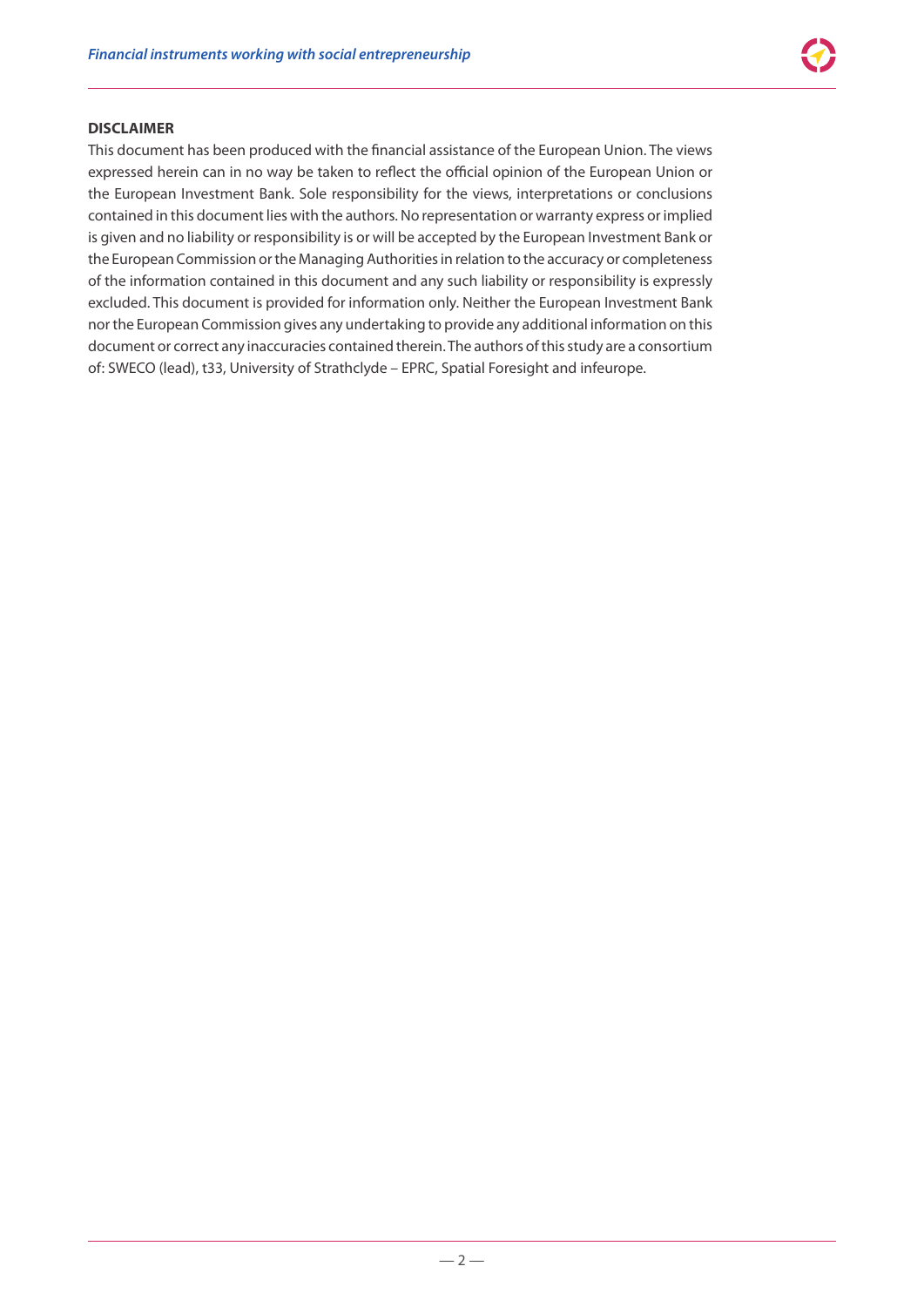### **Introduction**

**'A social enterprise is an operator in the social economy whose main objective is to have a social impact rather than make a profit for their owners or shareholders. It operates by providing goods and services for the market in an entrepreneurial and innovative fashion and uses its profits primarily to achieve social objectives. It is managed in an open and responsible manner and, in particular, involves employees, consumers and stakeholders affected by its commercial activities.'1**

The importance of social enterprises in tackling social challenges and fostering inclusive growth has been increasingly recognised in recent years across the European Union (EU). Austerity measures resulting from the economic crisis had a negative effect especially on those social enterprises which rely more on public finance. Nonetheless, evidence indicates that social enterprises have weathered the crisis better than mainstream enterprises. Moreover, in response to the crisis, the emergence and expansion of new market-based business models seeking ways to contribute to economic and societal value, together with the rise of social innovators and entrepreneurs looking to improve the quality of life, have created new opportunities for social entrepreneurship.<sup>2</sup>

To promote a 'highly competitive social market economy', the European Commission (EC) has placed the social economy and social innovation at the heart of enhancing territorial cohesion and the search for new solutions to social problems, in particular the fight against poverty and exclusion.<sup>3</sup> Social cohesion has been a guiding principle in most EU economic policy choices, laying the foundation for an integrated vision of European growth.

However, given their specific characteristics, accessing finance from traditional sources can be particularly problematic for social enterprises. Creditors and potential investors often think they are higher-risk and less profitable than other businesses due to constraints on their redistribution of profits or their employment of vulnerable workers. More than other businesses, social enterprises are faced with gaps in the financial markets. They also lack a specific policy and a regulatory framework in most EU Member States, which makes it hard to access public funds.

This document therefore will explain how to distinguish social enterprise financial needs from those of other enterprises and how to address these needs using European Social Fund (ESF) funded financial instruments under five topics:



1 European Commission *COM (2011) 682 final, 'Social Business Initiative – Creating a favourable climate for social enterprises, key stakeholders in the social economy and innovation'*, p.2.

- 2 European Commission, Directorate-General for Employment, Social Affairs and Inclusion (2014), *'A map of social enterprises and their ecosystems in Europe - Synthesis Report'*, p.2.
- 3 European Commission *COM (2011) 682 final, 'Social Business Initiative Creating a favourable climate for social enterprises, key stakeholders in the social economy and innovation'.*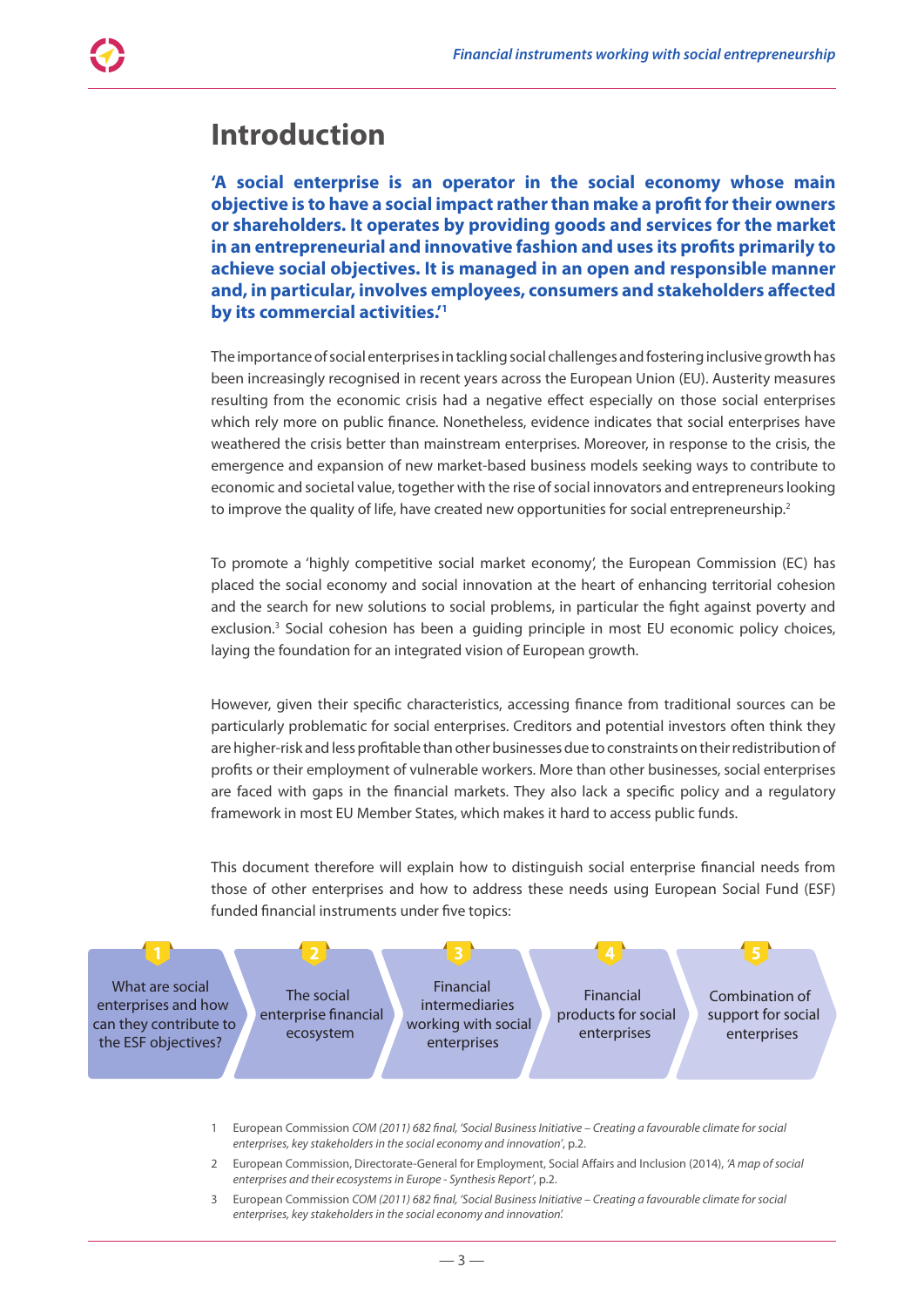This brochure is closely related to other *fi-compass* products, including the use of financial instruments in the ESF framework and the implementation of financial instruments in microfinance.

Some concepts that are common to all financial instruments such as their life cycle or the key features of financial products, are described in further detail in other *fi-compass* advisory publications.

| fi-compass product                                                                                       | <b>Content relevant for social enterprises</b>                                                                                                                                                              |
|----------------------------------------------------------------------------------------------------------|-------------------------------------------------------------------------------------------------------------------------------------------------------------------------------------------------------------|
| $\blacksquare$ Introducing financial instruments for<br>the European Social Fund                         | Why use financial instruments in the ESF programme;<br>social impact investment; final recipients and financial<br>intermediaries; how to manage and implement financial<br>instruments; financial products |
| Financial instruments working with<br>microfinance                                                       | The microfinance ecosystem and the use of microcredit in<br>the ESF; financial intermediaries and financial products in<br>microfinance; the role of non-financial services                                 |
| $\blacksquare$ Case studies                                                                              | Insights from past and current experience in<br>implementing financial instruments under the ESF                                                                                                            |
| Developing an action plan - design,<br>set-up, implementation and<br>winding-up of financial instruments | The four phases of the financial instrument life cycle;<br>regulation provisions; how to design an action plan                                                                                              |
| $\blacksquare$ Financial Instruments products - Ioans,<br>quarantees, equity and quasi-equity            | Key features and differences of financial products                                                                                                                                                          |

*Note*: ■ ESF related product; ■ ESIF related product.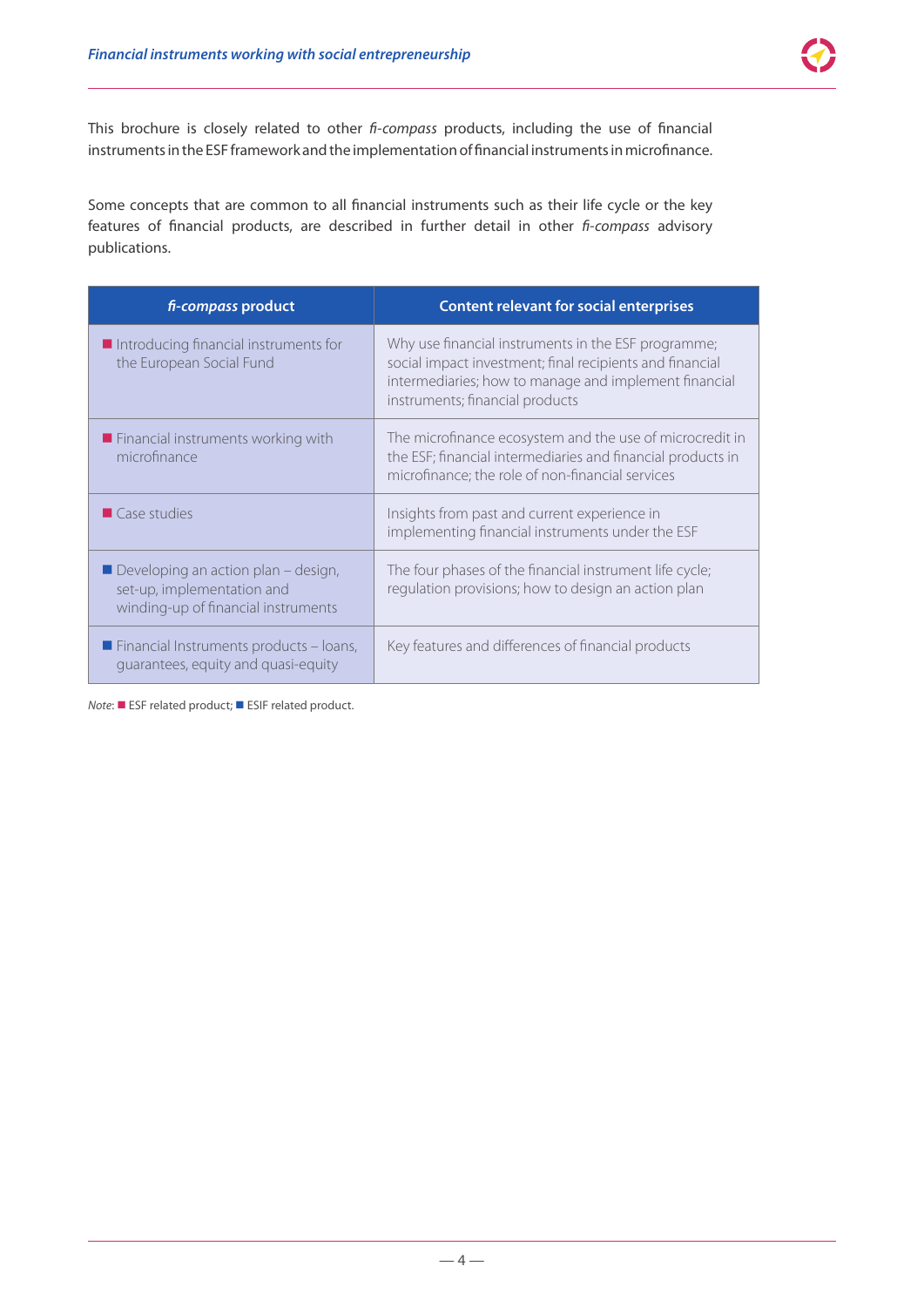## **1 What are social enterprises and how can they contribute to ESF objectives?**

The EC uses the term 'social enterprise' to cover the following types of business $^4$ :

- those with a **social or societal objective**, often in the form of a social innovation;
- those where **profits are mainly reinvested** to help achieve this social objective, and
- where the organisation or ownership reflects the mission, under **democratic or participatory principles** or is focused on social justice.

The definition incorporates the three key dimensions of a social enterprise $^{5}$ :

- an **entrepreneurial dimension**: differently from traditional non-profit organisations/ social economy entities (pursuing a social aim and generating some form of self-financing, but not necessarily engaged in regular trading activity), social enterprises are engaged in continuous economic activity;
- a **social dimension**: social enterprises have a primary and explicit social purpose, which distinguishes them from mainstream (for‑profit) enterprises;
- a **governance dimension**: social enterprises have mechanisms to 'lock in' the social goals of the organisation, which distinguish them even more sharply from mainstream enterprises and traditional non‑profit organisations/social economy entities.



*Figure 1.1: The three dimensions of social enterprises6*

- 4 European Commission *COM (2011) 682 final, 'Social Business Initiative Creating a favourable climate for social enterprises, key stakeholders in the social economy and innovation'*, pp.2-3.
- 5 European Commission, Directorate‑General for Employment, Social Affairs and Inclusion (2014), '*A map of social enterprises and their ecosystems in Europe - Synthesis Report*', p.9.
- 6 Reproduced from European Commission, Directorate‑General for Employment, Social Affairs and Inclusion (2014), '*A map of social enterprises and their ecosystems in Europe - Synthesis Report*', p.10.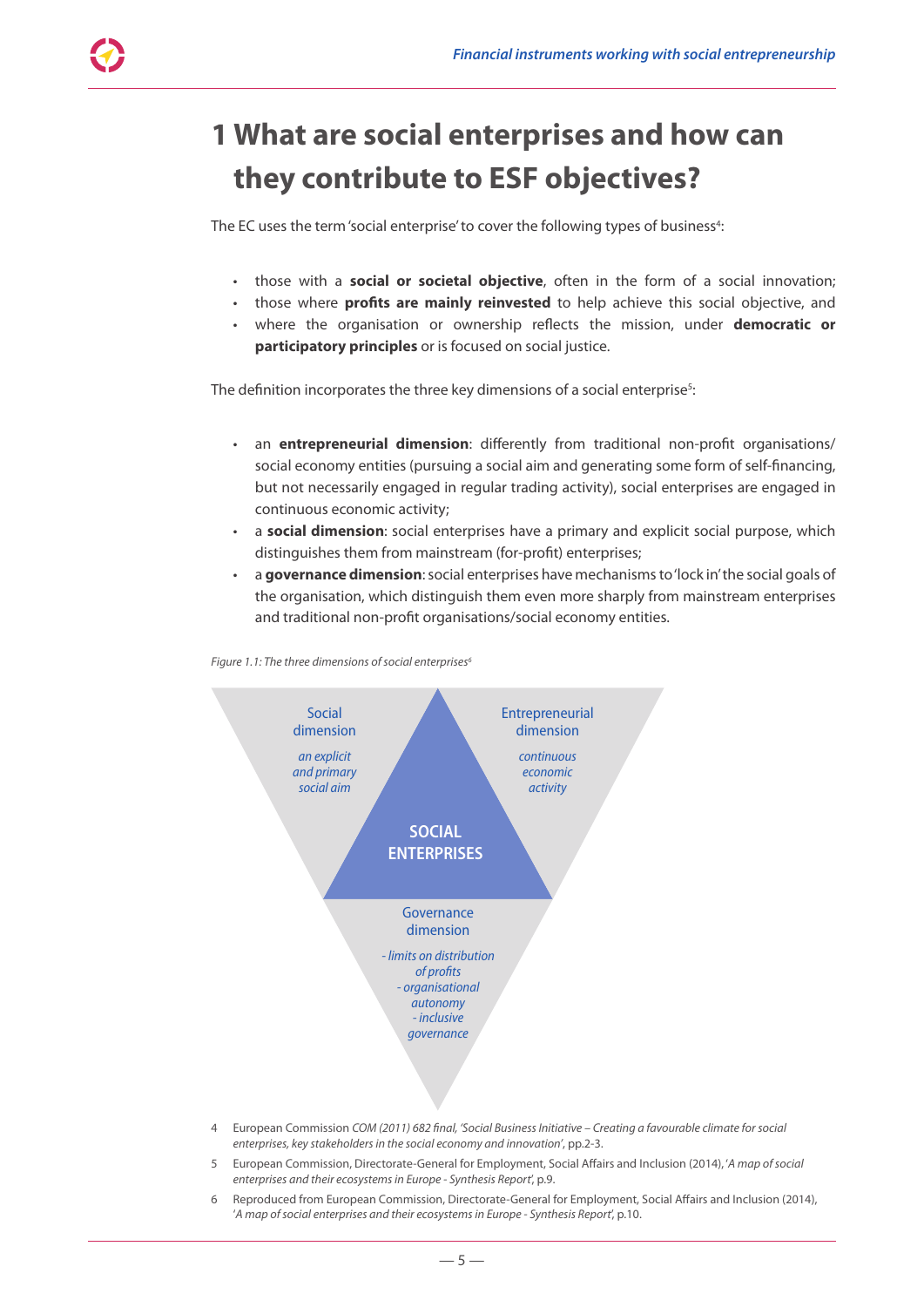Social enterprises are businesses<sup>7</sup>:

- that provide social services and/or goods and services to vulnerable persons; and/or
- use a method of production of goods or services with a social objective but whose activity may be outside the realm of the provision of social goods or services.

With their participatory nature, social enterprises involve a broader range of stakeholders in the design and delivery of welfare services/goods to specific groups of individuals or within a spatially defined community.<sup>8</sup> They also contribute non-monetary resources, identify gaps in service provision and pioneer new services leading to social cohesion. Social enterprises facilitate social inclusion through integrating marginalised people in their workforce, supporting the development of society*,* mobilising community resources, fostering active citizenship and developing partnerships for social innovation.



- 7 European Commission *COM (2011) 682 final, 'Social Business Initiative Creating a favourable climate for social enterprises, key stakeholders in the social economy and innovation'*, p.3.
- 8 Organisation for Economic Co-operation and Development (OECD) (2006), '*The social enterprise sector: a conceptual framework'*.
- 9 F. Santos (2012), *'A positive theory of social entrepreneurship'*, Journal of Business Ethics, Vol. 111(3), pp. 335-351. See also N. Mizik and R. Jacobson (2003), *'Trading off between value creation and value appropriation: the financial implications of shifts in strategic emphasis'*, Journal of Marketing, Vol. 67, pp.63-76.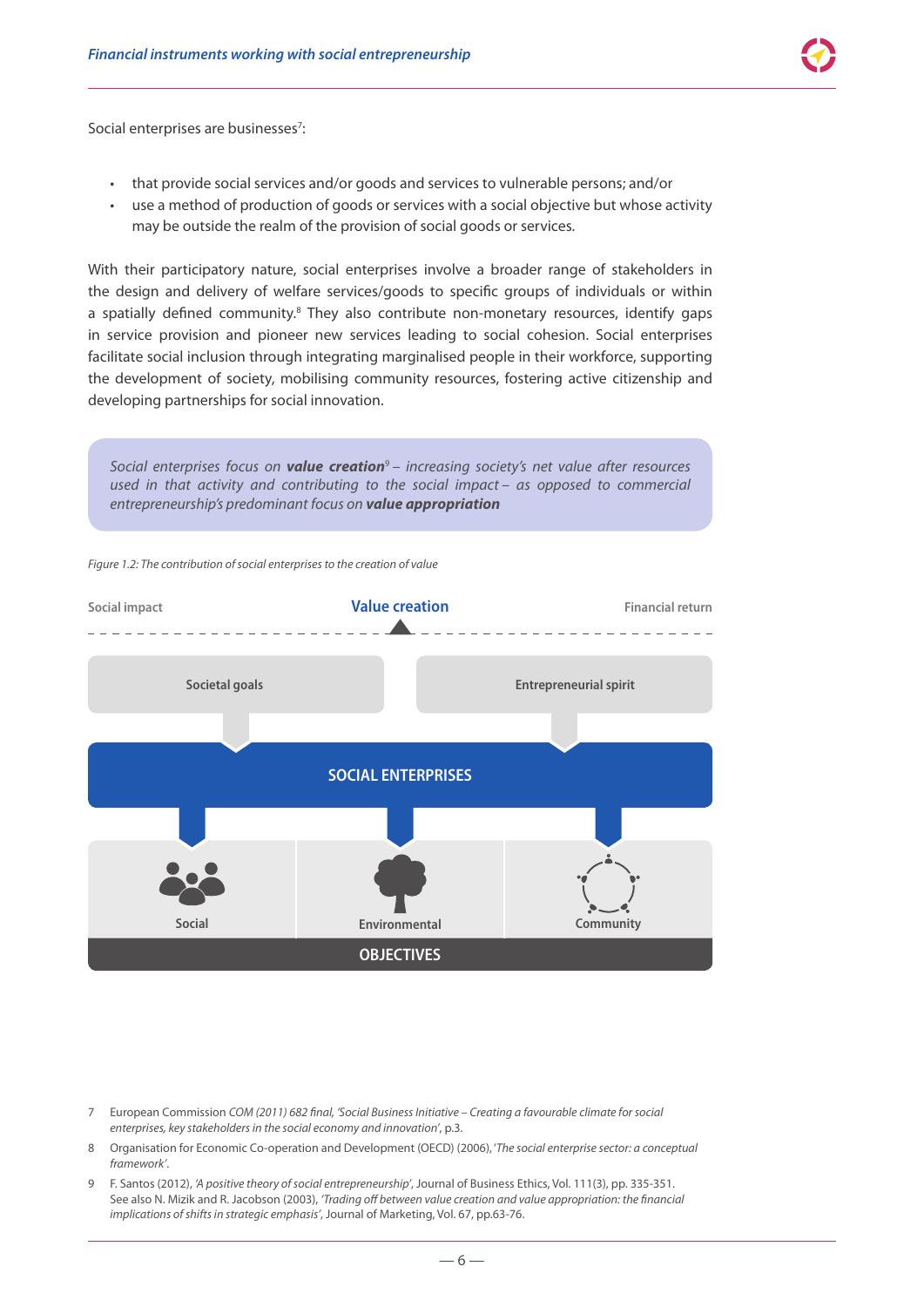Social enterprises can have a broad range of activities or social missions including<sup>10</sup>:

- Social and economic **integration of disadvantaged and excluded people,** such as work integration and sheltered employment. Social enterprises are also an important vehicle for training and skills development for marginalised and unskilled people;
- Social **services** such as long-term care for the elderly and for people with disabilities, education and child care, employment and training, social housing, health care and medical services;
- **Other public services** such as community transport, or the maintenance of public spaces;
- **Strengthening democracy**, including civil rights and digital participation;
- **Environmental activities** such as reducing emissions and waste, or promoting renewable energy;
- **Practising solidarity** with developing countries.

In the EU there are significant differences across Member States in terms of the sectors in which social enterprises are active. These are mainly social services, employment, training and education, the environment, and economic, social and community development.<sup>11</sup> Less prevalent are health, housing, business associations, law and advocacy.

In some EU Member States social enterprises are moving the prevailing business model towards one with a stronger focus on entrepreneurial activity as a means to achieve social missions. The aim is to achieve a social mission through the supply of services at a market price (for example, new sustainable consumer products and services such as 'fair trade' products, environment friendly products, renewable energy, etc.) rather than through the provision of employment opportunities of various types for disadvantaged people.12

However, social investment markets are still under‑developed in most EU Member States, which lack a specific policy and a regulatory framework for supporting social enterprises. The term 'social enterprise', therefore, cannot be referred to a concrete legal form, rather to a wide array of legal entities (constituted under a variety of legal forms according to each national legal system) but which share entrepreneurial, social and governance dimensions.

<sup>10</sup> European Commission, Directorate‑General for Employment, Social Affairs and Inclusion (2014), '*A map of social enterprises and their ecosystems in Europe - Synthesis Report*', p.IX.

<sup>11</sup> European Commission (2013), '*Social economy and social entrepreneurship – Social Europe guide, Volume 4'.*

<sup>12</sup> European Commission, Directorate‑General for Employment, Social Affairs and Inclusion (2014), '*A map of social enterprises and their ecosystems in Europe - Synthesis Report*', p.39.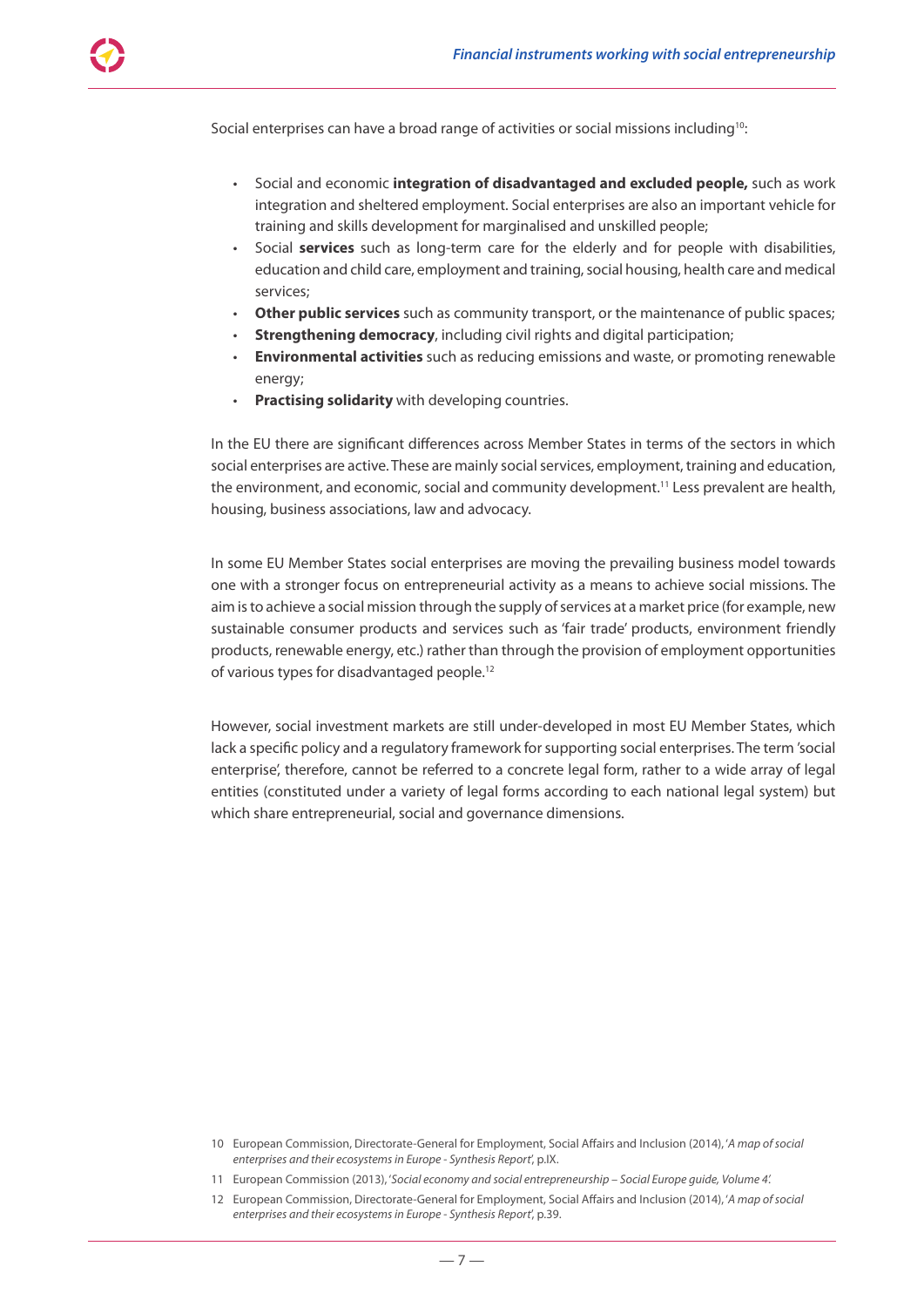#### **The regulatory environment for social enterprises in the EU**

The majority of EU Member States do not have a specific policy framework for supporting the development of social enterprises. Sixteen Member States have a weak form of legislation that recognises and regulates social enterprise activity. There are three broad approaches to social enterprise legislation<sup>13</sup>:

- adaptation of existing legal forms to account for the specific features of social enterprises. This can be a separate, new legal form for social enterprise adapting the legal form of a cooperative, or a company;
- **creation of a social enterprise legal status**, which can cut across various legal forms and be adopted by organisations that meet defined criteria;
- **recognition of specific types of non‑profit organisations** that allow for economic activity - although not labelled as such, these organisations are de-facto social enterprises.

In COM (2011) 68214 the EC expressed the need for specific and effective action to: create a favourable environment for social enterprises and key stakeholders in the social economy; facilitate their access to financial markets by consolidating a regulatory framework for social investment funds; and improve analysis, promotion and development of a legal and institutional environment for microcredits.

Financial instruments designed under the ESF can therefore assist social enterprise access to finance and support the creation of value, to promote the social economy through employment and social integration for the disadvantaged, and also to fulfil the obligations deriving from a financial transaction, such as the repayment of a loan.

<sup>13</sup> *Ibidem* pp. XV-XVI.

<sup>14</sup> European Commission *COM (2011) 682 final, 'Social Business Initiative – Creating a favourable climate for social enterprises, key stakeholders in the social economy and innovation'.*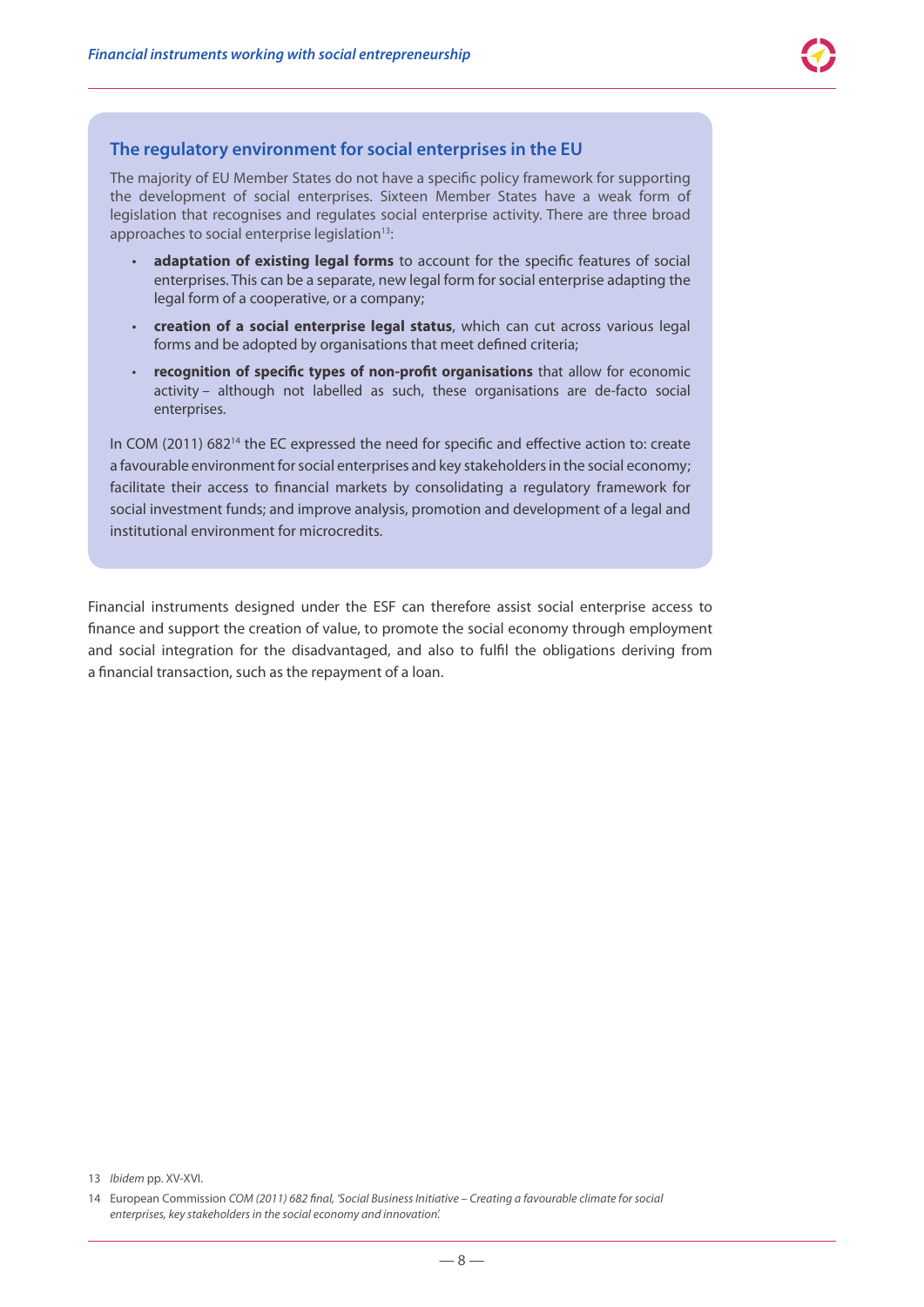Social enterprises can play an active role in addressing ESF goals. In particular, thematic objective 9 '*Promoting social inclusion and combating poverty'* for the 2014-2020 programming period includes an investment priority specifically designed for social enterprises:

*Promoting social entrepreneurship and vocational integration in social enterprises and the*  social and solidarity economy in order to facilitate access to employment<sup>15</sup>

Under thematic objective 9 therefore, social enterprises can be final recipients of financial support under the specific investment priority. However, under thematic objective 9 social enterprises can also contribute to active inclusion, the integration of marginalised communities, as well as to enhancing access to affordable, sustainable and high-quality services, including health care and social services.

ESF financial support for social enterprises can also achieve goals under two other thematic objectives, 8 and 10. Social enterprises, in fact, are not the direct target of an investment priority in thematic objective 8 and thematic objective 10, but are vehicles to address social needs of other target groups, such as migrants, the unemployed and young persons not in employment, education or training (NEET), disadvantaged people, women and students.

Under thematic objective 8, for example, social enterprises can increase job opportunities especially for the long-term unemployed, people excluded from the labour market, those at risk of social exclusion or belonging to marginalised social groups. Social enterprises can also promote equality between men and women as well as active and healthy ageing.

Finally, under thematic objective 10, social enterprises can improve the quality and efficiency of education and training, including enhancing access to lifelong learning.

15 ESF Regulation (EU) No 1304/2013 Article 3.1(b)(v).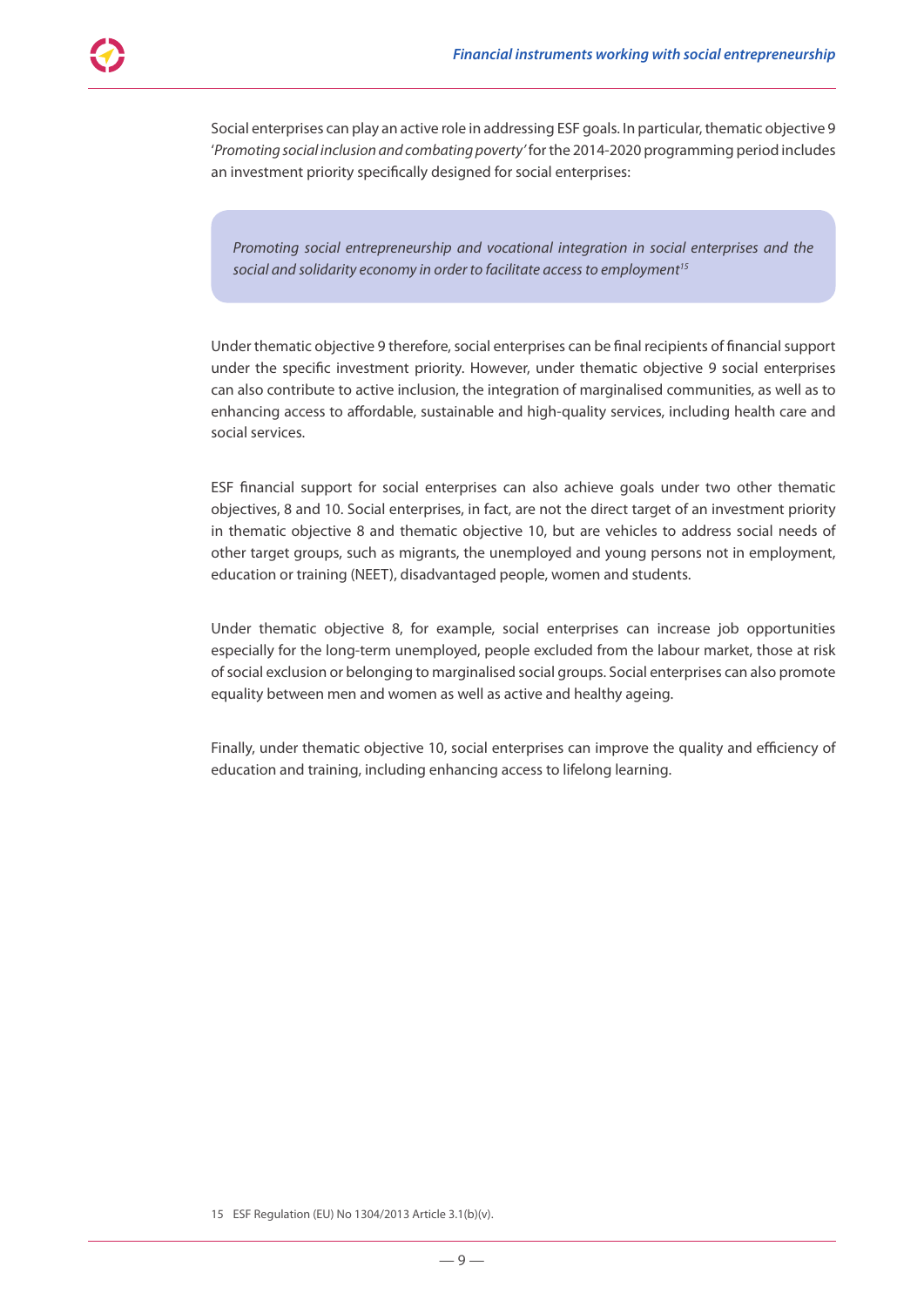*Figure 1.3: The contribution of social enterprises to ESF thematic objectives*



• active and healthy ageing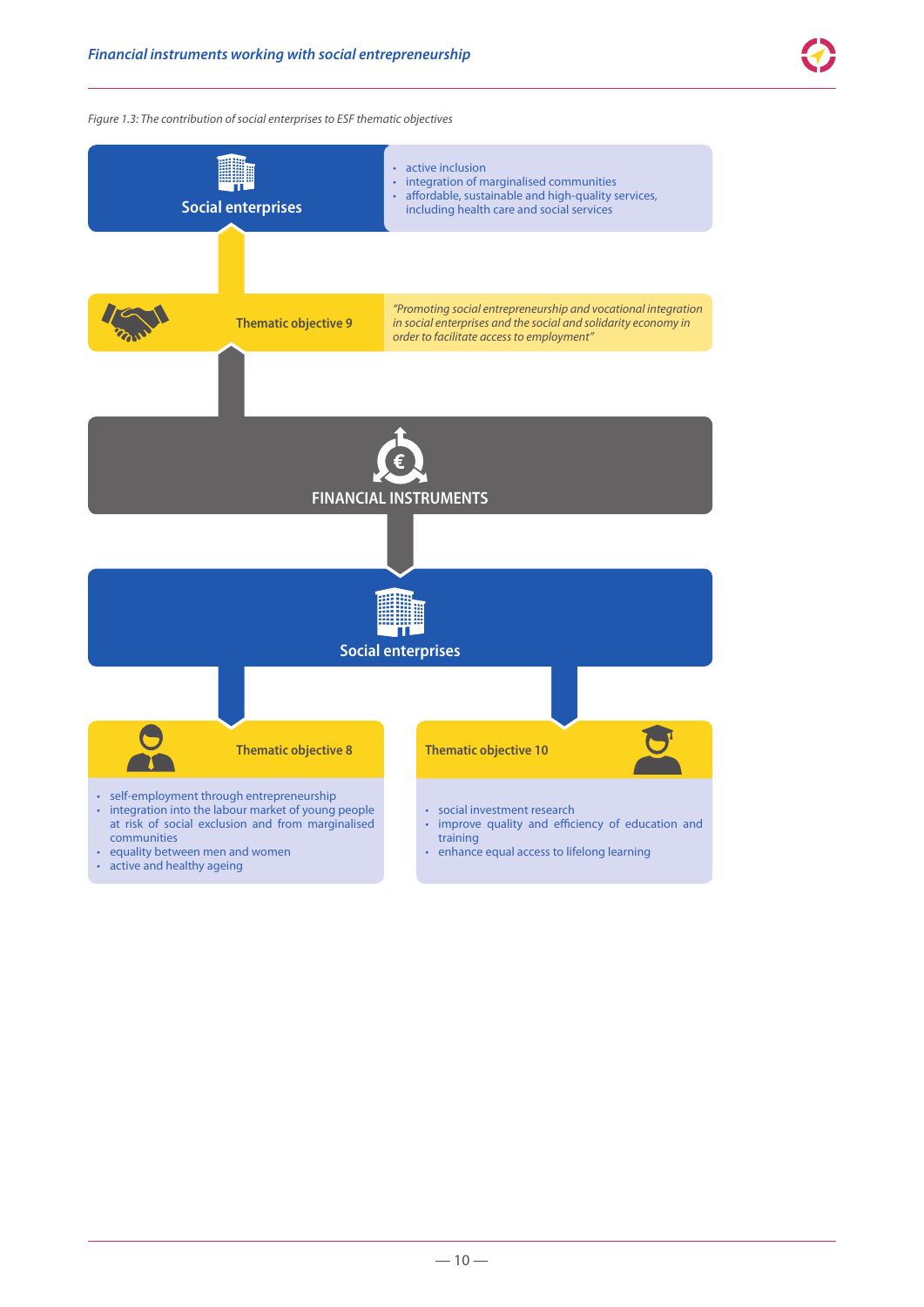### **2. The social enterprise financial ecosystem**

Social enterprises often have more difficulties in obtaining finance than other enterprises. Each of the three key dimensions which contribute to the creation of value in social enterprises has repercussions on their access to finance, or on the financial return for investors. In particular, limitations on the distribution of profit, a higher-risk profile, lower expected returns connected with the social mission and the specificities of the governance structure need to be considered in the design and implementation of financial instruments aimed at social enterprises.

*Table 2.1: From social enterprise dimensions to financial constraints16*

| <b>Social enterprise dimensions</b>                                                                                                                                                                                                                                                                                                                       | <b>Main implications</b>                                                                                                                                                                                                | <b>Financial constraint</b>                                                                                                                                                                                                     |
|-----------------------------------------------------------------------------------------------------------------------------------------------------------------------------------------------------------------------------------------------------------------------------------------------------------------------------------------------------------|-------------------------------------------------------------------------------------------------------------------------------------------------------------------------------------------------------------------------|---------------------------------------------------------------------------------------------------------------------------------------------------------------------------------------------------------------------------------|
| <b>Entrepreneurial:</b> social enterprises are engaged<br>in continuous economic activity such as the<br>production and/or exchange of goods and/or<br>services. This distinguishes them from traditional<br>non-profit organisations/social economy entities<br>that generate income, but are not necessarily<br>engaged in regular economic activities. | Economic activities may<br>generate profits, but social<br>enterprises have limits<br>on the distribution of<br>profits and/or assets.                                                                                  | This can generate difficulties<br>in finding financial support,<br>especially for financial<br>instruments where traditional <sup>17</sup><br>investors expect a share of the<br>assets or profit (equity and<br>quasi-equity). |
| Social: social enterprises pursue an explicit and<br>primary social aim that contributes to society. To<br>achieve social goals, social enterprises must have<br>a long-term vision.                                                                                                                                                                      | The social long-term<br>mission is one of the factors<br>that can give potential<br>traditional investors the<br>impression that social<br>enterprises are higher-risk<br>and less profitable than<br>other businesses. | Financial instruments as<br>loans and guarantees may<br>require higher interest rates<br>and collateral. Difficulties in<br>obtaining long-term lending.                                                                        |
| <b>Governance:</b> social enterprises have inclusive<br>governance with participatory, democratic<br>decision-making processes, mechanisms to<br>'lock in' social goals of the organisation and the<br>involvement of a range of stakeholders, including<br>those directly involved in the enterprise, such as<br>employees, end-users or volunteers.     | Social enterprises<br>often adopt the 'one<br>member-one vote'<br>principle (decision-making<br>power is therefore not<br>based on capital<br>ownership).                                                               | Limited participation of<br>private investors in the social<br>enterprise decision making<br>process and business may<br>restrict equity and quasi-equity<br>finance                                                            |

Social impact investment can provide a framework to understand the design and provision of financial instruments for social enterprises, as well as the social context in which they operate.

The concept of social impact investment is a well‑known paradigm in international organisations and political forums such as the Organisation for Economic Co-operation and Development (OECD) and G8. In many EU Member States the concept may help re-think the use of financial instruments. Social impact investment is very relevant for social enterprises since it is '*the provision of finance to organisations addressing social needs with the explicit expectation of a measurable social, as well as financial return'.*<sup>18</sup>

- 17 This term is used to distinguish social impact investors, who are normally not affected by the specificities of the social enterprises and their related potential financial constraints.
- 18 OECD (2015), '*Social impact investment Building the evidence base'.*

<sup>16</sup> European Commission, Directorate‑General for Employment, Social Affairs and Inclusion (2014), '*A map of social enterprises and their ecosystems in Europe – Executive summary*', p.2.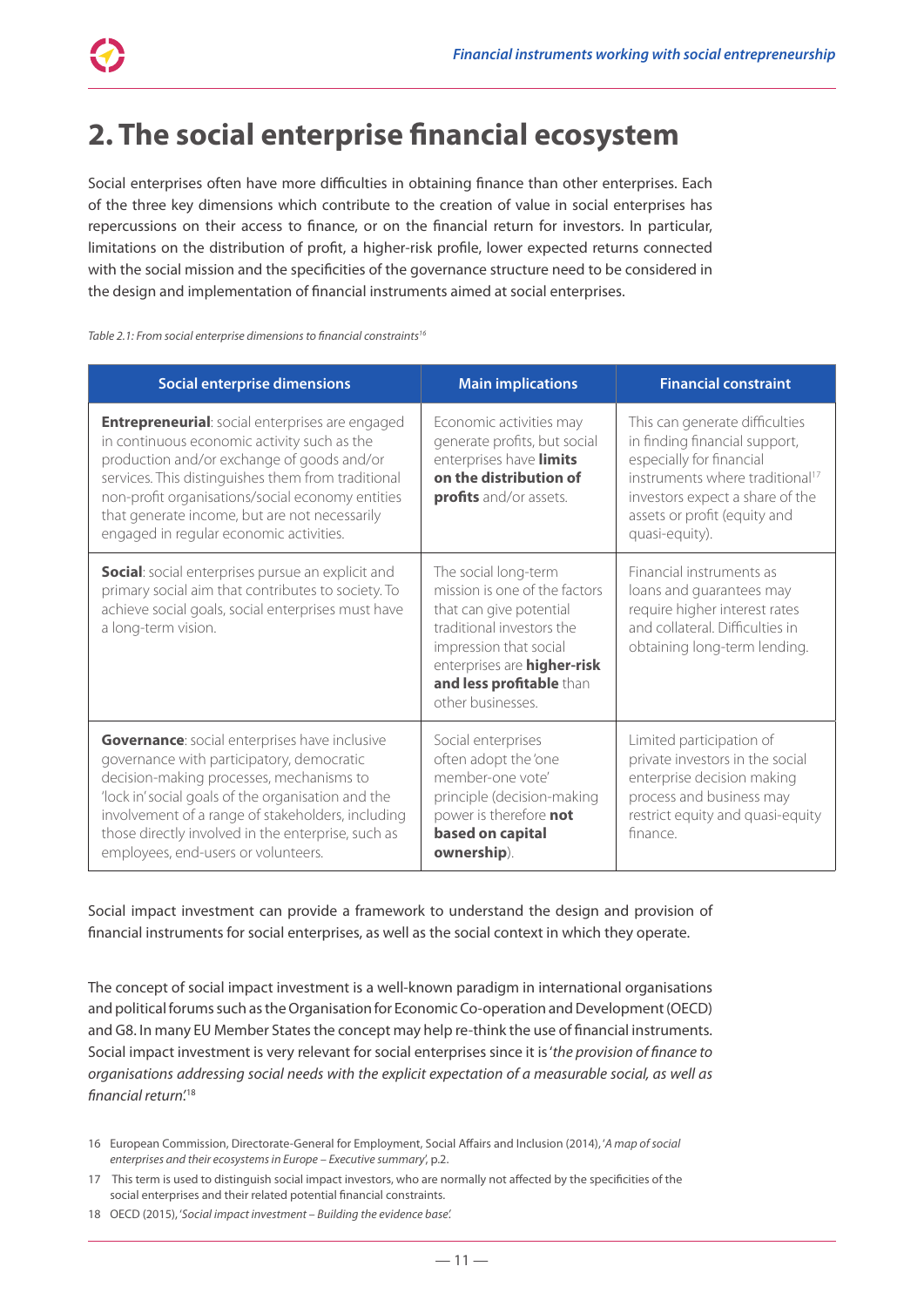

| <b>Social:</b> the primary objective and starting point is to tackle social needs such as ageing, health<br>care, child care, affordable housing, assistance for disadvantaged people, unemployed people<br>and people with disabilities. |
|-------------------------------------------------------------------------------------------------------------------------------------------------------------------------------------------------------------------------------------------|
| <b>Impact:</b> the intention to produce social change and improvement in final recipient life<br>conditions. The impact has to be <b>measurable and monitored</b> during the entire life of the<br>investment.                            |
| <b>Investment</b> : by addressing social goals, the investment is expected to return the money<br>invested or lent and, if relevant, to generate a financial return.                                                                      |

Social impact investment has five dimensions described below and illustrated in Figure 2.1. These can fit in the ESF framework and be adapted to social enterprise financial needs.

| <b>Social needs</b>            | For the ESF the social impact investment needs match those in the operational<br>$\bullet$<br>programme, strategy, priority axis and thematic and specific objectives.                                                                                                                                                                                                            |  |
|--------------------------------|-----------------------------------------------------------------------------------------------------------------------------------------------------------------------------------------------------------------------------------------------------------------------------------------------------------------------------------------------------------------------------------|--|
| <b>Demand</b>                  | By supporting social enterprises, the ESF can also meet other target group needs such as<br>the unemployed and NEET, women, students, the disadvantaged and migrants.                                                                                                                                                                                                             |  |
| <b>Supply</b>                  | Social impact investors can be government and public institutions, banks, foundations,<br>high net worth individuals or philanthropists;<br>ESF resources can be provided through the operational programme and complement<br>other measures (including technical support and business development services), other EU<br>programmes, as well as national and regional resources. |  |
| <b>Intermediaries</b>          | Financial intermediaries can be commercial banks, venture philanthropy funds, charitable<br>foundations, crowdfunding platforms, or community development finance institutions.<br>Financial intermediaries can also provide non-financial services.                                                                                                                              |  |
| <b>Enabling</b><br>environment | This includes social systems, administrative capabilities and those policy and regulatory<br>$\bullet$<br>frameworks aimed at increasing the visibility and recognition of social enterprises. In the<br>ESF context the key enabling conditions are included in the ex-ante conditionality.                                                                                      |  |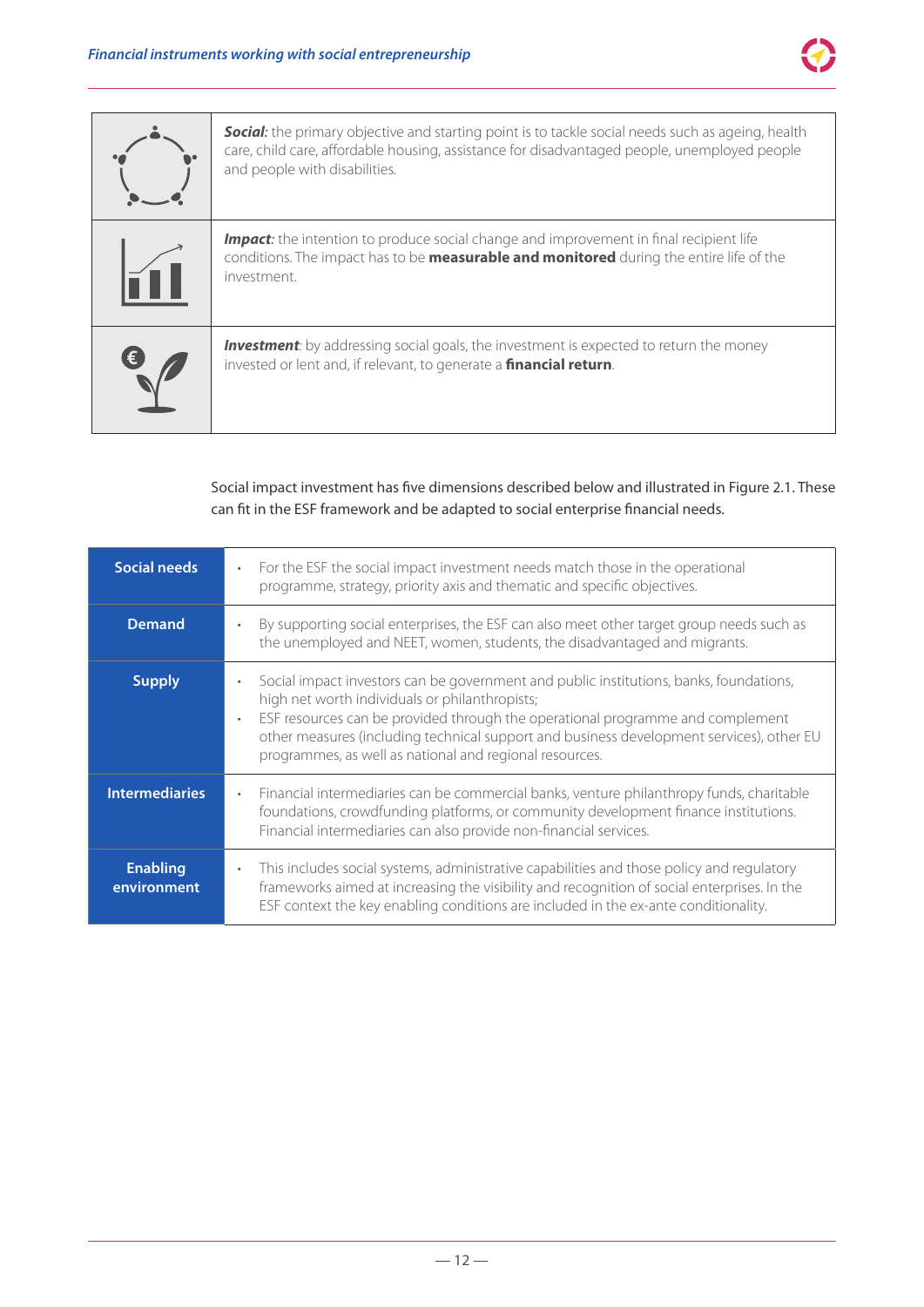

#### *Figure 2.1: The social impact investment framework*



**The social needs are the same as those in the ESF programme strategy, priority axis and specific objectives**



#### **ENABLING ENVIRONMENT**

**In the context of ESF, the key enabling conditions are included in the ex-ante conditionality**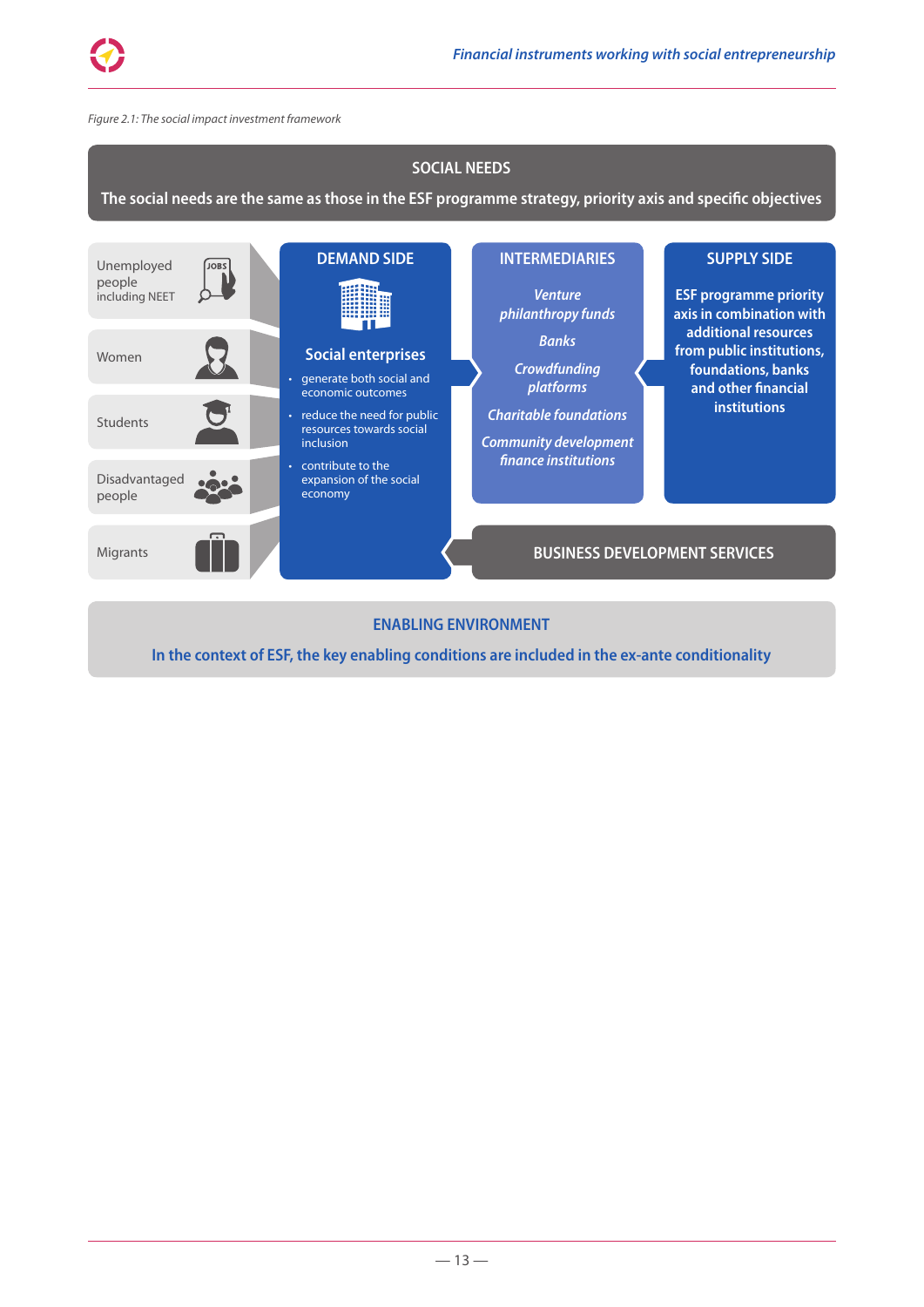

## **3. Financial intermediaries working with social enterprises**

In the social impact investment framework there are different financial institutions as well as investors, operating either as financial intermediaries or on the supply side. They focus on a social mission or include a social mission among other commercial activities.

In the EU most financial intermediaries<sup>19</sup> working with social enterprises are:

| <b>Venture</b><br>philanthropy<br>funds                                  | Applying venture capital techniques to financing social enterprises, a tailored financing<br>strategy is combined with non-financial services, organisational capacity-building and<br>performance measurement;<br>A multi-stage selection process;<br>Providing grants, equity, or debt requiring a financial return in addition to the expected social<br>$\bullet$<br>return. |  |
|--------------------------------------------------------------------------|----------------------------------------------------------------------------------------------------------------------------------------------------------------------------------------------------------------------------------------------------------------------------------------------------------------------------------------------------------------------------------|--|
| <b>Banks</b>                                                             | Social-ethical banks, providing loans to companies or organisations which fit their mission;<br>$\bullet$<br>Commercial banks that also have a philanthropic agenda or specific product lines for social<br>$\bullet$<br>enterprises.                                                                                                                                            |  |
| <b>Crowdfunding</b><br>platforms                                         | Classified by type of financial instrument on the platform (equity, loans, rewards or<br>donations);<br>Confidentiality agreements are rare given the number of individual investors;<br>$\bullet$<br>Control and voting rights need to be pooled and structured to simplify interaction with<br>shareholders.                                                                   |  |
| <b>Charitable</b><br>foundations                                         | Invest assets in traditional equity and bond markets and use dividends and interest payments<br>$\bullet$<br>for a social mission;<br>Have significant assets.                                                                                                                                                                                                                   |  |
| <b>Community</b><br>development<br>finance<br>institutions <sup>20</sup> | Assist social enterprises to develop affordable housing, build community facilities, and launch<br>or expand community programmes and community wealth building;<br>Provide capital and financial services to people and communities that typically are not served<br>$\bullet$<br>by traditional financial institutions.                                                        |  |

However, in dealing with social enterprises, financial intermediaries need to overcome many factors that constrain social enterprise development and growth as well as the development of social finance markets in Europe.<sup>21</sup>

- 19 The financial intermediaries and key features are based on W. Spiess‑Knalf and S.A.Jansen *'Imperfections in the social investment market and options on how to address them'* on behalf of the European Commission (2013).
- 20 Only institutions that do not pursue any religious purpose are discussed in this document.
- 21 European Commission COM (2011) 682 final, '*Social Business Initiative Creating a favourable climate for social enterprises, key stakeholders in the social economy and innovation*', p. 5.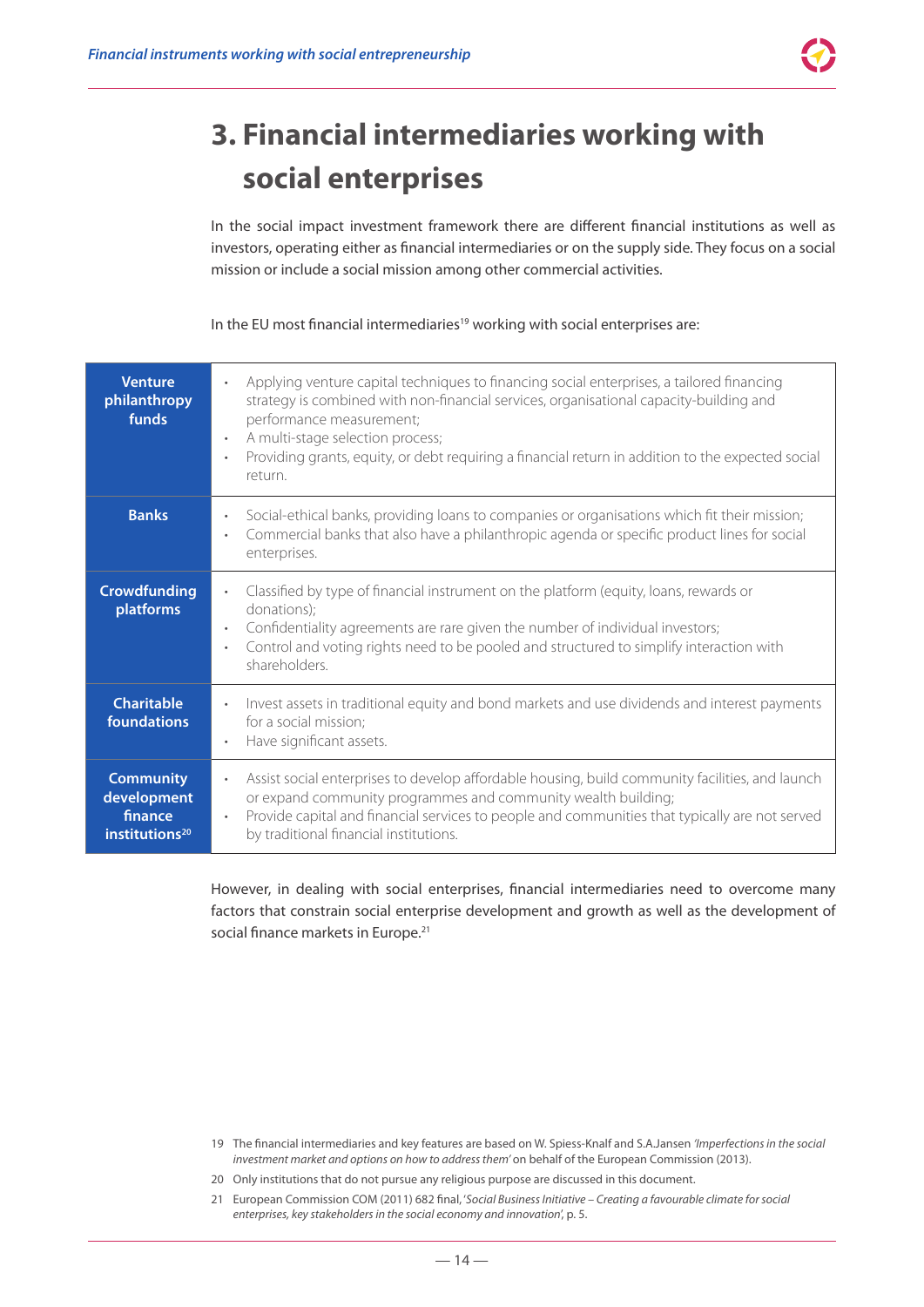

| Figure 3.1: From constraints on social impact investment to financial intermediary requirements |  |
|-------------------------------------------------------------------------------------------------|--|
|                                                                                                 |  |

| <b>Constraints on social impact investment</b>                                                             |                                                                                                                                                                                                                                                                                     | <b>Financial intermediary requirements</b> |                                                                                                                                                                                                                                                                                                                               |
|------------------------------------------------------------------------------------------------------------|-------------------------------------------------------------------------------------------------------------------------------------------------------------------------------------------------------------------------------------------------------------------------------------|--------------------------------------------|-------------------------------------------------------------------------------------------------------------------------------------------------------------------------------------------------------------------------------------------------------------------------------------------------------------------------------|
| Poor understanding<br>of concept of social<br>enterprises                                                  | The term 'social' is often<br>associated with charities and<br>social sector entities rather<br>than entrepreneurship. A lack<br>of policy and legislative<br>framework does not help<br>clarify the concept of social<br>enterprises.                                              |                                            | Capacity to understand and<br>share the social mission and to<br>comprehend that financial return<br>may require more time with<br>a higher level of risk.                                                                                                                                                                    |
| Lack of investment<br>readiness and<br>management capabilities                                             | Absence of viable business<br>models can limit sustainability<br>and growth prospects for<br>social enterprises. These can<br>lack commercial orientation<br>and entrepreneurial<br>spirit, long-term strategic<br>organisation structures or<br>a professional management<br>team. |                                            | Qualified expertise for providing<br>business development services<br>for: start-ups, business planning,<br>development of the right legal<br>structure, establishment of<br>financial/accounting system,<br>networks connecting investors,<br>mentors and sponsors with social<br>entrepreneurs, business skill<br>training. |
| Difficulties in evaluating<br>social impact                                                                | Absence of a common<br>and clear mechanism for<br>evaluating social impact can<br>limit investor interest.                                                                                                                                                                          |                                            | A structure and scheme to<br>constantly evaluate and monitor<br>social impact and compare it<br>against financial returns.                                                                                                                                                                                                    |
| Social enterprises<br>reliance on public<br>support or private<br>donations or charitable<br>contributions | Most social enterprise finance<br>relies on public subsidies,<br>grants and donations. There<br>is limited experience with<br>financial instruments.                                                                                                                                |                                            | Financial products tailored and<br>adapted for social enterprise<br>needs and expectations.                                                                                                                                                                                                                                   |
| Public spending cuts<br>and difficult economic<br>conditions                                               | Cuts in public spending limit<br>resources for social services,<br>constrain expansion and the<br>ability of social enterprises to<br>compete and survive.                                                                                                                          |                                            | Transform the negative effects<br>of the crisis into new market<br>opportunities and encourage new<br>social enterprises in sectors where<br>social services were previously<br>provided by the State.                                                                                                                        |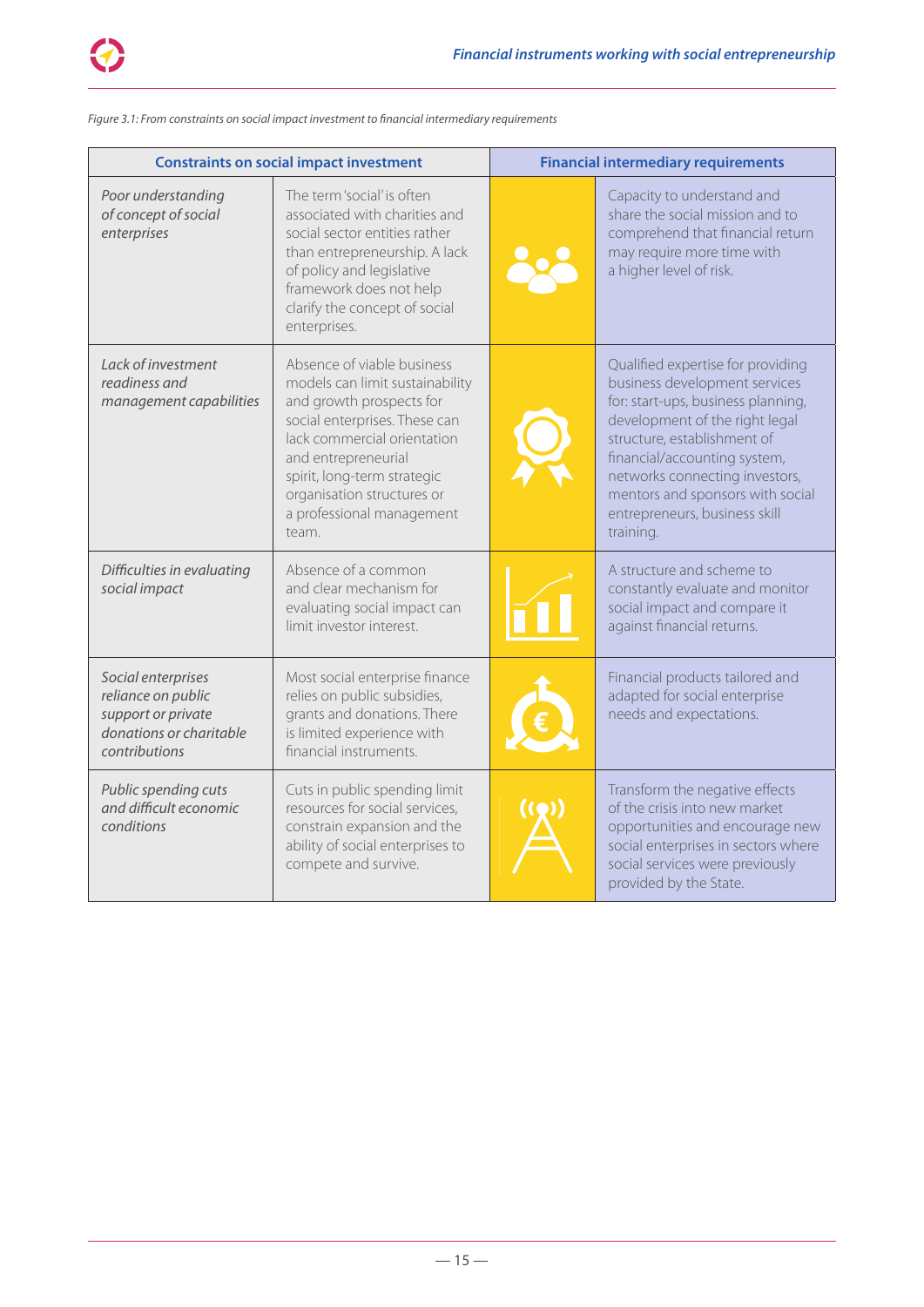*Figure 3.2: Requirements for financial intermediaries working with social enterprises*

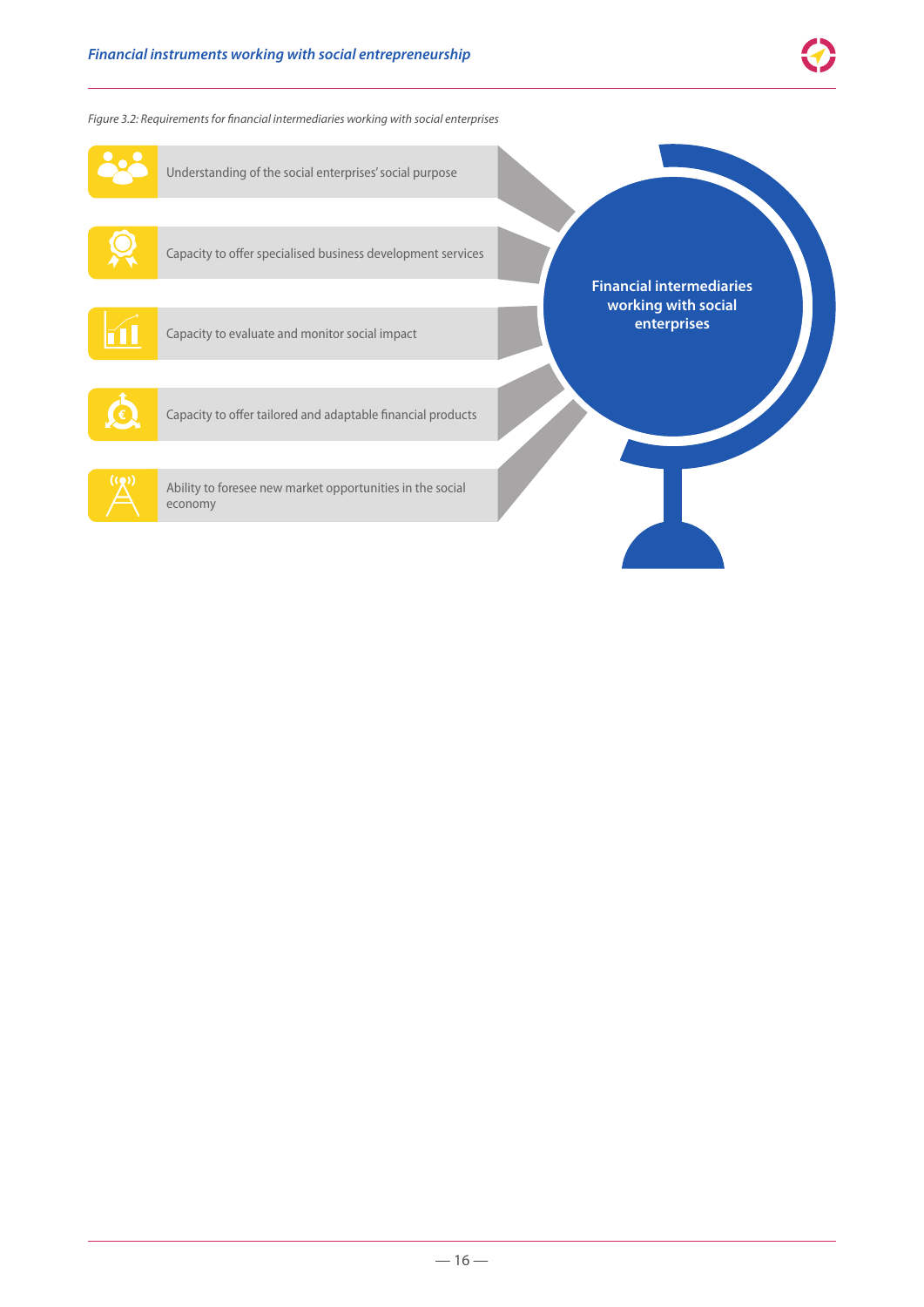### **4. Financial products for social enterprises**

#### **Loan**

*'Agreement which obliges the lender to make available to the borrower an agreed sum of money for an agreed period of time and under which the borrower is obliged to repay that amount within the agreed time'*<sup>22</sup>



A defined repayment schedule makes budgeting easier.

The lending mechanism is well understood, reducing the need for capacity building and the risk of misunderstanding.

Loans preserve the equity of the final recipients as there is no claim on the ownership of the microenterprise.



**Example Financial Engineering Support for Social Economy Development, Poland**. Created under Poland's Human Capital Operational Programme 2007-2013 as a pilot project to improve social enterprise access to finance and to tackle unemployment and social exclusion, final recipients are NGOs conducting trade activity, social cooperatives, religious organisations, and public companies and non-profit companies with limited liability, transferring all income to statutory social goals. With a budget of EUR 7.5 million (PLN 30 million), loans of up to EUR 25 000 are given for 60 months with a repayment grace period of up to 6 months and with no additional costs nor fees. Loans are combined with free non-financial services to improve final recipient business skills. By June 2015, EUR 6.88 million were disbursed to 288 social enterprises through 357 loans, creating 250 jobs and safeguarding an additional 1 000. The financial instrument is implemented through a fund of funds, the Bank Gospodarstwa Krajowego – State Development Bank.

22 European Commission (2015), *'Guidance for Member States on financial instruments - Glossary'*.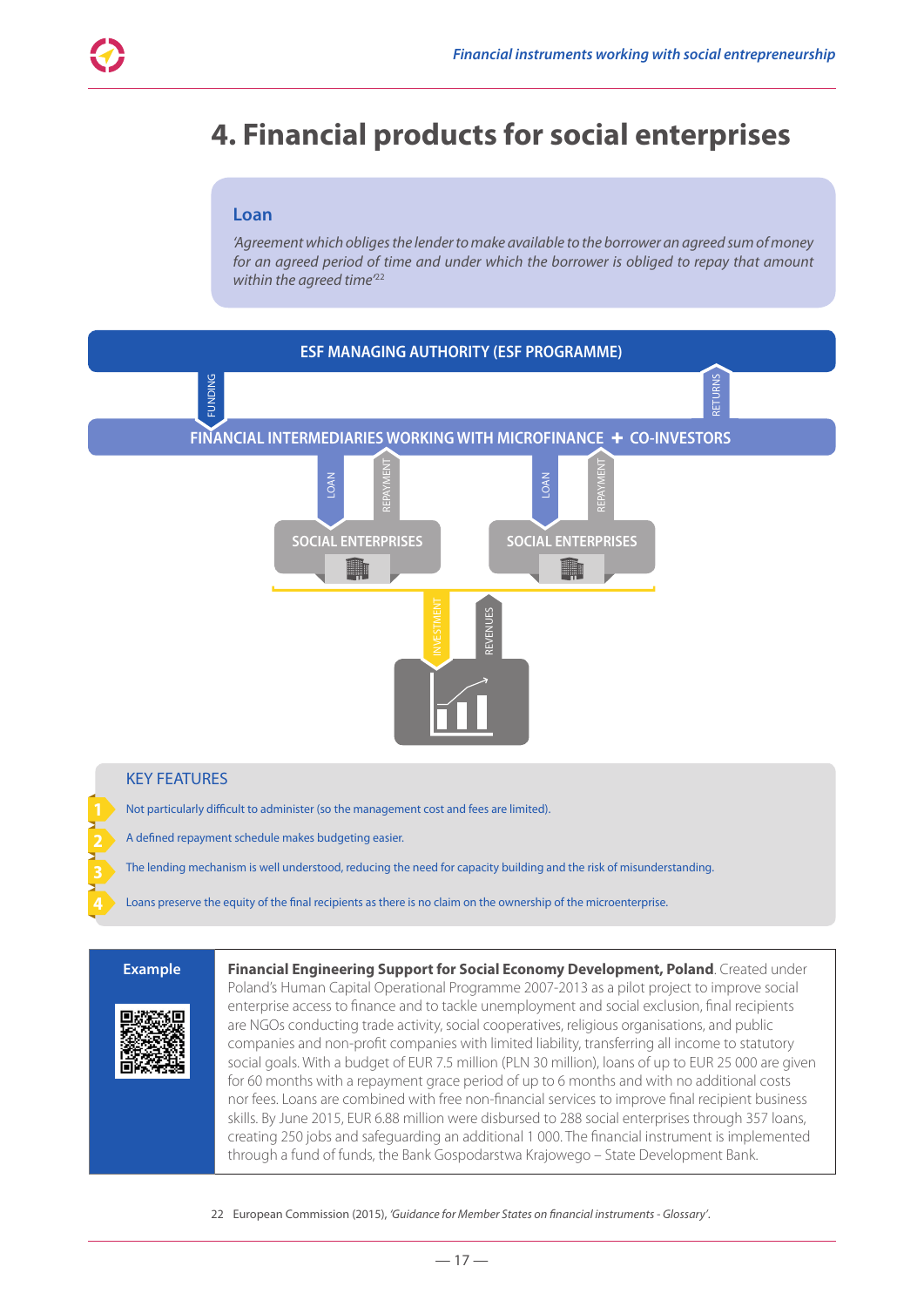

#### **Guarantee**

*'Written commitment to assume responsibility for all or part of a third party's debt or obligation or for the successful performance by that third party of its obligations if an event occurs which triggers such guarantee, such as a loan default'*<sup>23</sup>



The investment risk for third party lenders is reduced (because they only bear part of the risk of default).

Unfunded products such as guarantees require less initial support than funded products such as loans.



**Example Employment and Social Innovation (EaSI) programme's Guarantee Financial Instrument**. The Guarantee Financial Instrument built on the success of the European Progress Microfinance Facility (Progress Microfinance) which was an EU programme launched in 2010, managed and implemented by the European Investment Fund (EIF). It provides capped guarantees and counter-quarantees covering loan portfolios in the microfinance and social entrepreneurship segments. Eligible social enterprises<sup>24</sup> must have an annual turnover not exceeding EUR 30 million, or an annual balance sheet total not exceeding EUR 30 million and which are not themselves a collective investment undertaking.

- 23 European Commission (2015), *'Guidance for Member States on financial instruments Glossary'*.
- 24 See Article 26(c) in '*Regulation (EU) no 1296/2013 of the European Parliament and of the Council of 11 December 2013 on a European Union Programme for Employment and Social Innovation (EaSI) and amending Decision No 283/2010/EU establishing a European Progress Microfinance Facility for employment and social inclusion*'.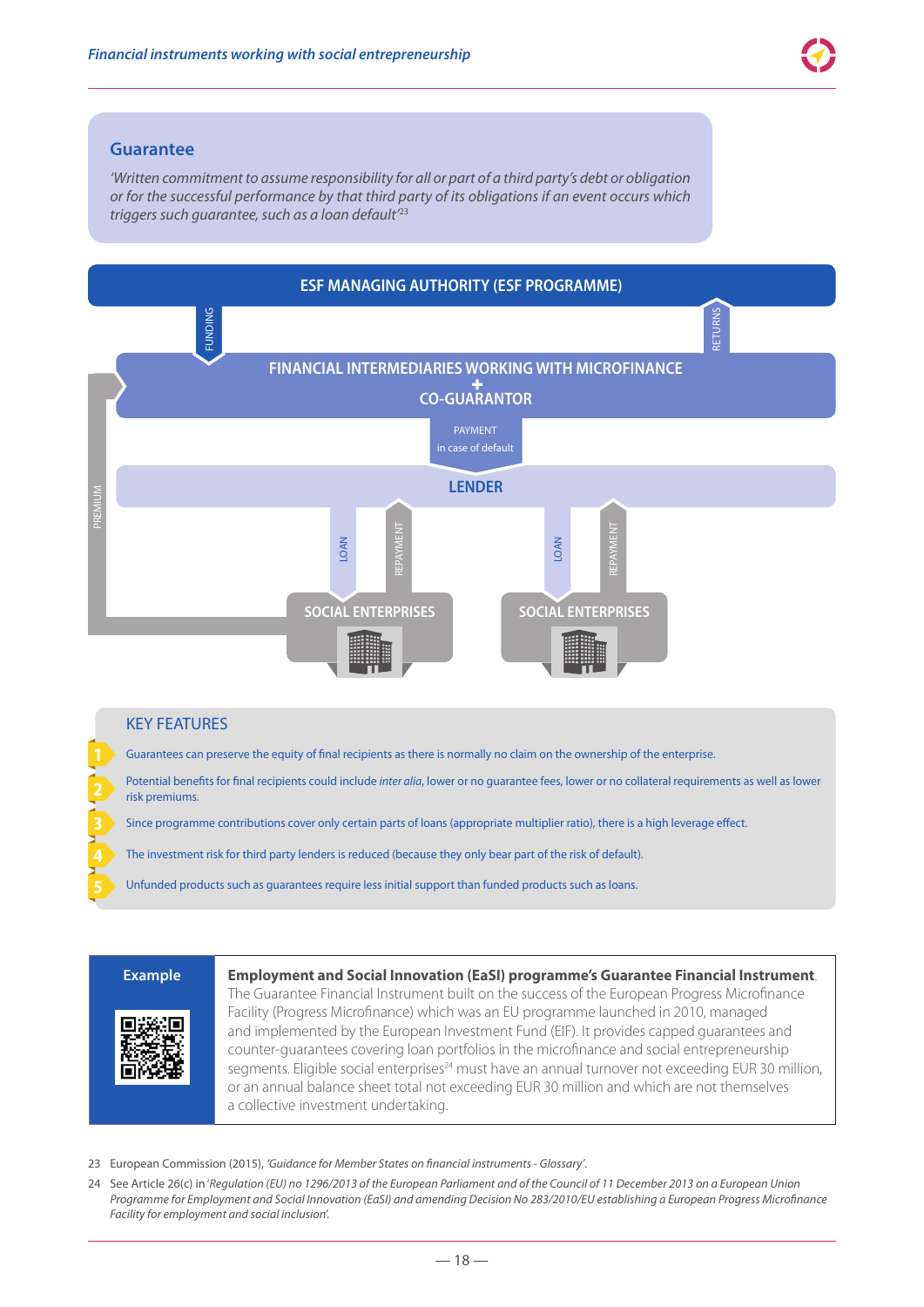#### **Equity**

*'Provision of capital to a firm, invested directly or indirectly in return for total or partial ownership of that firm and where the equity investor may assume some management control of the firm and may share the firm's profits'*<sup>25</sup>



### KEY FEATURES There are higher potential returns compared to pure debt instruments. There is an active role in project management and access to shareholder information for the investor. Stimulates investment by local private equity industry also in riskier areas not previously serviced. The need for equity investment might prompt changes in regulatory framework to encourage a private equity market. The company can benefit from investor's management expertise. Public investors can influence the configuration and mission of a company.



**Example <b>Social Impact Accelerator (SIA)**. The SIA is the first pan-European public-private partnership addressing the growing need for equity and quasi-equity finance to support social enterprises. This fund of funds is managed by the EIF and invests in social impact funds which target social enterprises across Europe. The SIA closed at the end of July 2015 having invested EUR 243 million, combining resources from the EIB Group and external investors, including Crédit Coopératif, Deutsche Bank, the Finnish group SITRA and the Bulgarian Development Bank. Social impact funds are asked to define between one and five social impact indicators per company in their portfolio and set objectives for each of the indicators. The EIF and co-investors monitor portfolio company progress towards achieving those objectives.

25 European Commission (2015), '*Guidance for Member States on financial instruments - Glossary*'.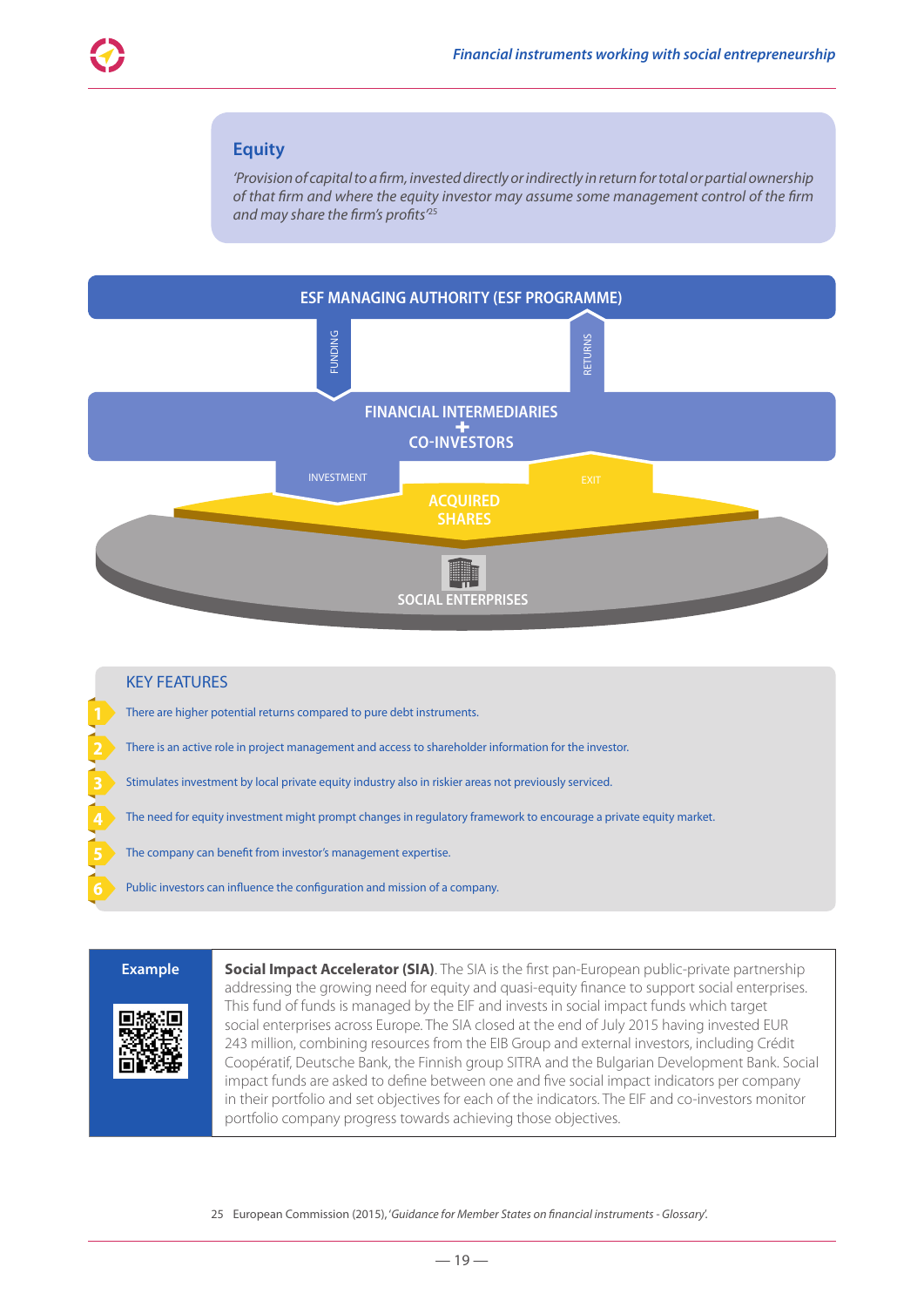#### **Quasi‑equity**

'*A type of financing that ranks between equity and debt, having a higher risk than senior debt and a lower risk than common equity. Quasi-equity investments can be structured as debt, typically unsecured and subordinated and in some cases convertible into equity, or as preferred equity'*<sup>26</sup>

The different forms of quasi-equity (also known as **mezzanine** capital or mezzanine finance) are classified as closer to equity or debt capital according to the level of ownership acquired and the exposure to loss in the event of insolvency. The risk profile will also change with the duration of capital commitment and the remuneration conditions.

#### KEY FEATURES

For co-investors there are higher returns compared to pure debt instruments.

Addresses specific risk capacity constraints in a particular market segment.

Stimulates investment by local private equity industry, also in riskier areas not previously serviced.

Might prompt changes in the regulatory framework to encourage a private equity market.

<sup>26</sup> European Commission (2015), *'Guidance for Member States on financial instruments - Glossary'*.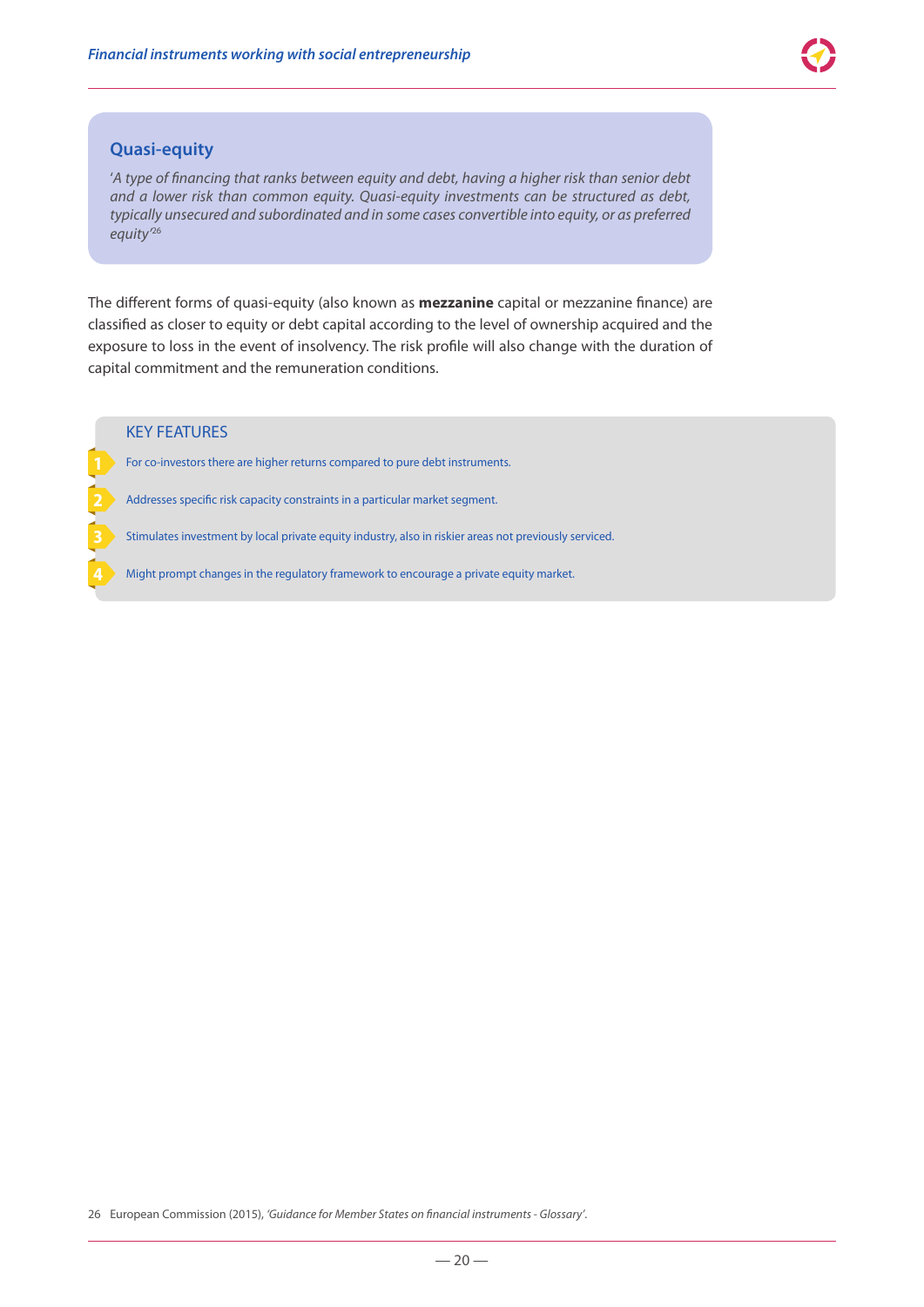### **5. Combination of support and synergies**

The legislative framework for the 2014-2020 programming period contains conditions for combining financial instruments with other forms of support $27$  such as grants or other financial instruments in the same programme or from other EU programmes.

### **5.1 Combination of financial instruments with other forms of support**

There are two types of combination $^{28}$  that can be also applied to finance social enterprises:

#### **a) Combination of support within a financial instrument operation (a single operation)**

Other forms of support (including technical support, interest rate subsidies and guarantee fee subsidies) and the financial instrument are part of the same operation, co-financed by a European Structural and Investment (ESI) Fund under a priority axis of an ESI Fund programme. The other forms of support are provided either by the fund manager or, in specific cases<sup>29</sup> by the managing authority. The support is for the benefit of final recipients but is not directly paid to the final recipient.



*Note:* figure adapted from European Commission (2015), '*Guidance for Member States on CPR 37\_7\_8\_9 Combination of support from a financial instrument with other forms of support*', p. 6.

- 27 CPR Article 37(7), (8), (9), Article 42(1), Article 65(11).
- 28 European Commission (2015), '*Guidance for Member States on CPR 37\_7\_8\_9 Combination of support from a financial instrument with other forms of support*'.
- 29 Financial instruments implemented pursuant to Article 38(4)(c).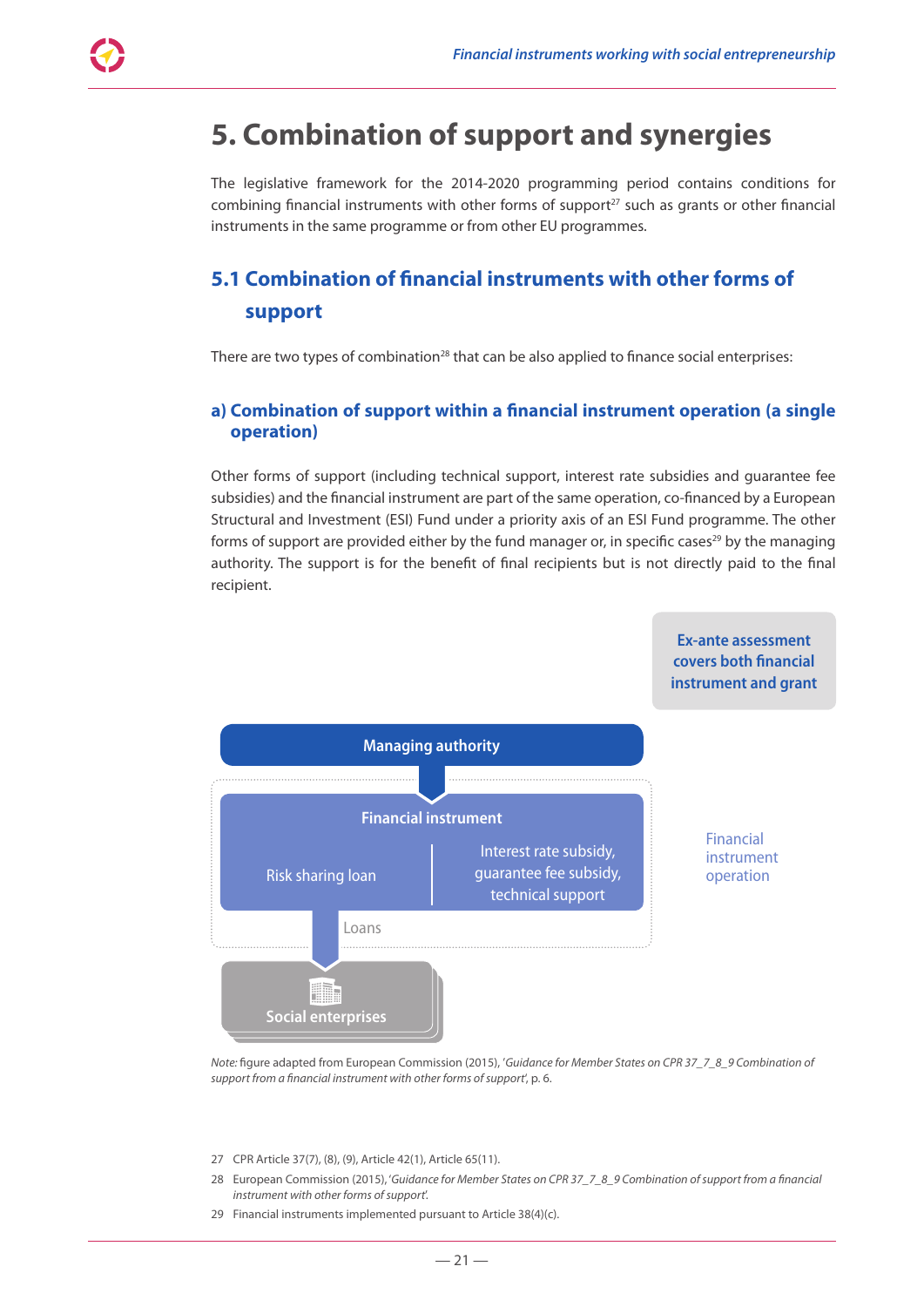### **b) Combination of support at the level of final recipient (combining two separate operations)**

Support from a financial instrument may be combined at the level of final recipient with support from another ESI Fund priority or programme, or another EU financed instrument. In this case the grant or other form of assistance does not constitute part of the financial instrument operation. This combination of support with a grant (or other forms of support) coming from another priority, programme or instrument takes place within two separate operations, each having distinct eligible expenditure.



*Note:* figure adapted from European Commission (2015), '*Guidance for Member States on CPR 37\_7\_8\_9 Combination of support from a financial instrument with other forms of support*', p. 11.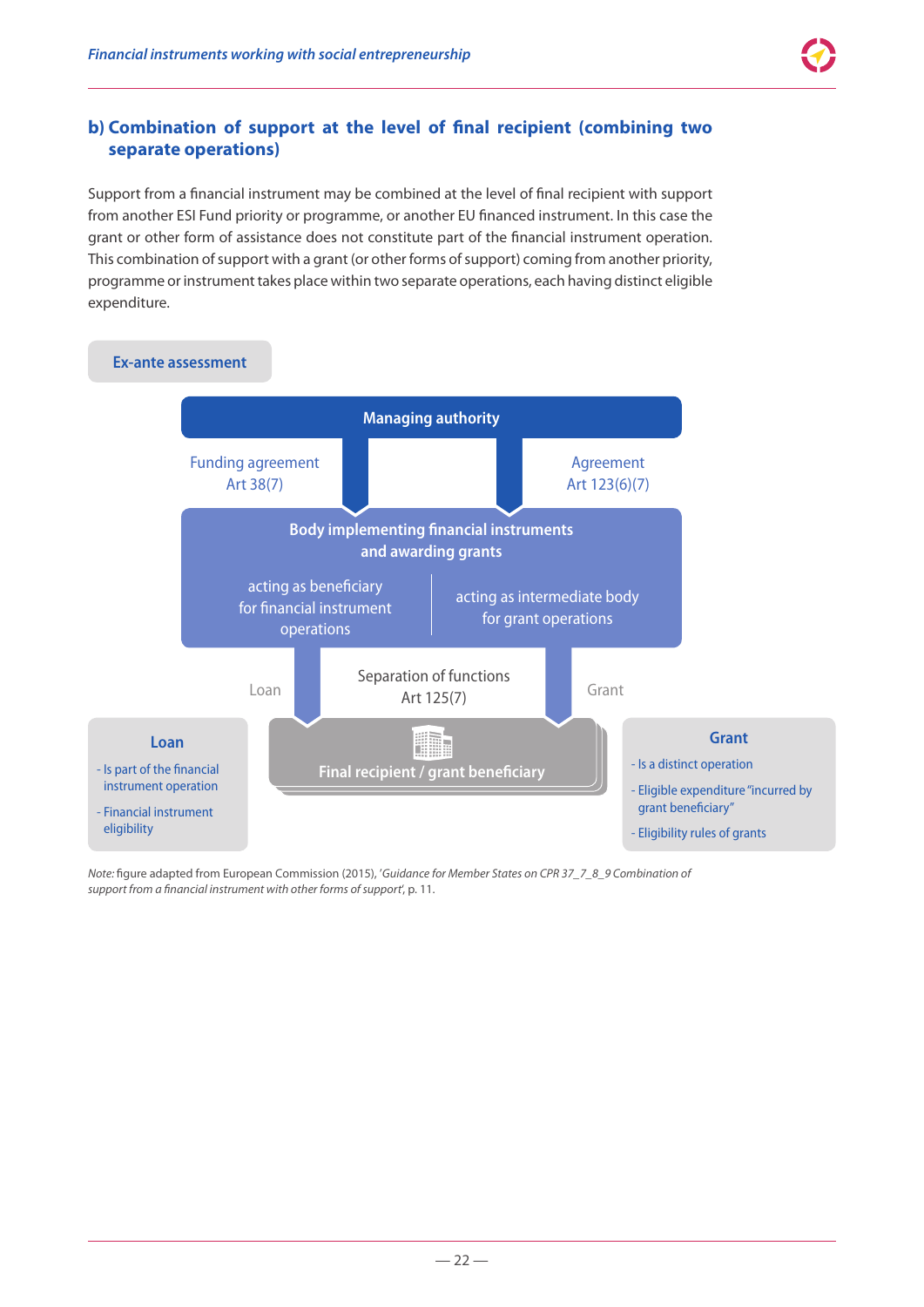### **5.2 Synergies between the ESF and financial instruments set up at EU level**

One synergy of financial products for social enterprises with financial support under other EU programmes is the EaSI third axis, Microfinance and Social Entrepreneurship, which increases investment for developing and expanding social enterprises. With at least EUR 86 million allocated the EaSI programme facilitates social enterprise access to finance for up to EUR 500 000. A guarantee scheme aimed at microenterprises and social enterprises was launched in 2015. This can provide guarantees for loans of up to EUR 500 000 per social enterprise, while respecting State aid rules. Programme support is limited to eligible social enterprises not listed on the stock market that have a turnover or balance sheet not exceeding EUR 30 million and which comply with the social enterprise definition established in the EaSI Regulation.<sup>30</sup>

Organisations that can apply for the Microfinance and Social Entrepreneurship axis of EaSI include those established in:

- EU Member States;
- EEA countries, in accordance with the EEA Agreement, and EFTA Member States;
- EU candidate countries and potential candidate countries, in line with the framework agreements concluded for their participation in EU programmes;
- public and private bodies at national, regional or local level providing microfinance for individuals and microenterprises and/or financing for social enterprises in the above countries.

Microfinance and Social Entrepreneurship axis of EaSI offers two financial products for public and private institutions that provide social finance for social enterprises:

- **Funded instruments**, which include loans and equity. The pricing will reflect individual transaction risks as well as the local market. Financing for social enterprises may include investments up to EUR 500 000.
- **Guarantees (EaSI Guarantee Financial Instrument)**31, which provides capped guarantees and counter‑guarantees covering loans in the microfinance and social entrepreneurship sector. The instrument is designed for financial intermediaries to expand their range of final recipients and increase the availability and accessibility of microfinance for vulnerable groups, microenterprise and social enterprises.

- 30 See Article 26(c) in '*Regulation (EU) no 1296/2013 of the European Parliament and of the Council of 11 December 2013 on a European Union Programme for Employment and Social Innovation (EaSI) and amending Decision No 283/2010/EU establishing a European Progress Microfinance Facility for employment and social inclusion*'.
- 31 EC and EIF (2015), *'Annex II to the Open Call for Expression of Interest to select Financial Intermediaries under EaSI* Capped Guarantee under the European Programme for Employment and Social Innovation (EaSI) Indicative Term Sheet for the EaSI Microfinance Guarantee'.

**EaSI -Microfinance and Social Entrepreneurship**